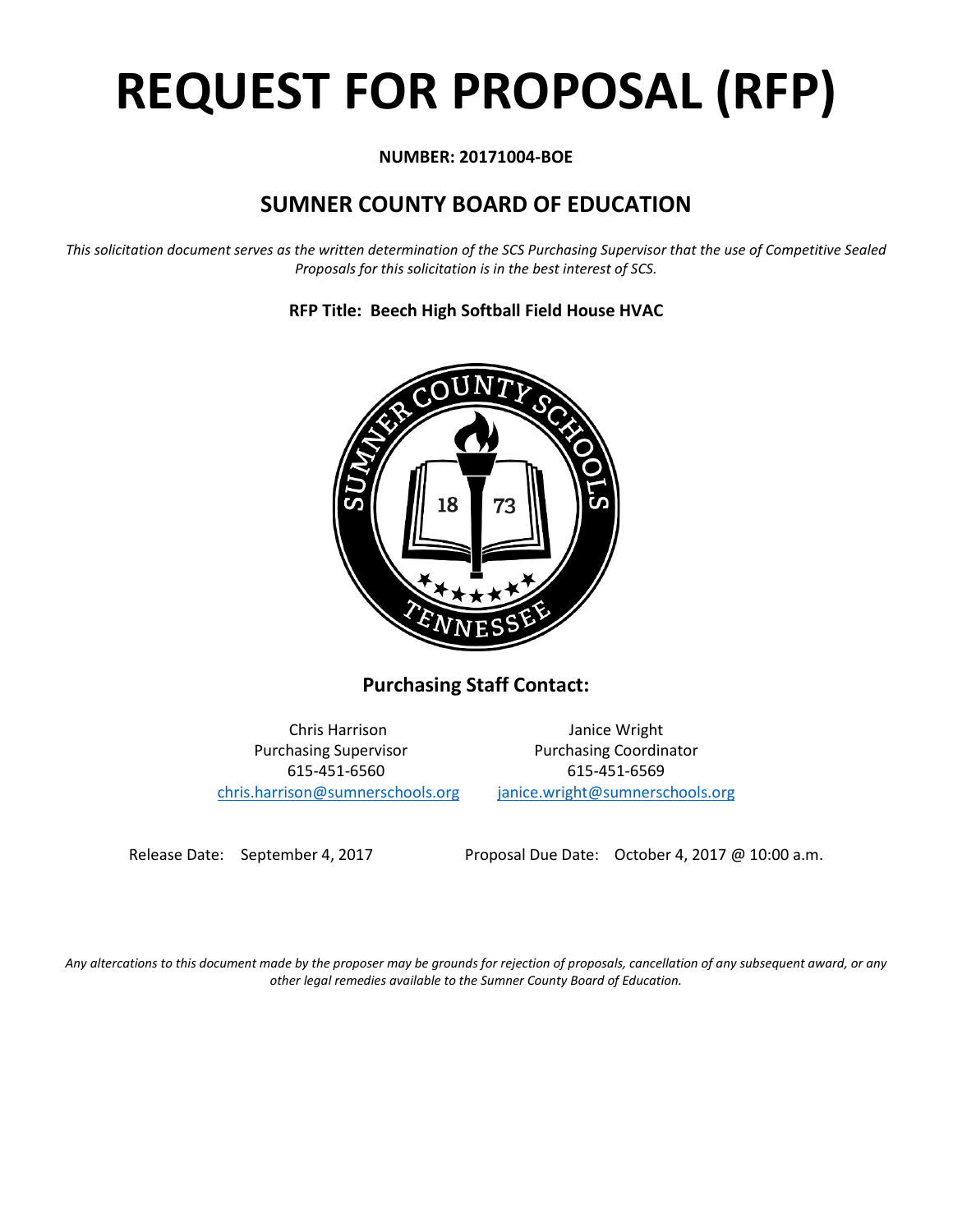# **NOTICE TO PROPOSERS**

There may be one or more amendments to this RFP. In order to receive communication for any such amendments issued specifically to this RFP, the proposer must provide a Notice of Intent to Propose to the Sumner County Board of Education (SCS) Purchasing Department. The proposer must utilize this form when submitting notice. The notice may be sent by email to: Purchasing Office, purchasing@sumnerschools.org. SCS will send amendments only to those proposers which complete and return this information by the deadline list in the RFP Schedule of Events (Section 4).

| <b>RFP Number:</b>      | 20171004-BOE Beech High Softball Field House HVAC |  |  |  |  |
|-------------------------|---------------------------------------------------|--|--|--|--|
| Company Name:           |                                                   |  |  |  |  |
| <b>Mailing Address:</b> |                                                   |  |  |  |  |
|                         |                                                   |  |  |  |  |
|                         |                                                   |  |  |  |  |
| Phone Number:           |                                                   |  |  |  |  |
| <b>Contact Person:</b>  |                                                   |  |  |  |  |
| Email Address:          |                                                   |  |  |  |  |
|                         |                                                   |  |  |  |  |
| Authorized Signature    |                                                   |  |  |  |  |
| <b>Printed Name</b>     |                                                   |  |  |  |  |
| Date                    |                                                   |  |  |  |  |

Emailed amendments will be sent in a Microsoft Word (Office for Windows) or Portable Document Format (pdf) format. Any alterations to the document made by the proposer may be grounds for rejection of proposal, cancellation of any subsequent award or any other legal remedies available to the Sumner County Board of Education.

Amendments will also be posted on the SCS website **https://sumnerschools.org/index.php/current-bids-and-rfps** and attached to the solicitation listing as a PDF or WORD file. Check the particular solicitation on the Current Bids and RFPs webpage for any posted amendments.

By completing and returning this form, the Proposer has expressed its intent to provide a proposal for **20171004-BOE Beech High Softball Field House HVAC.**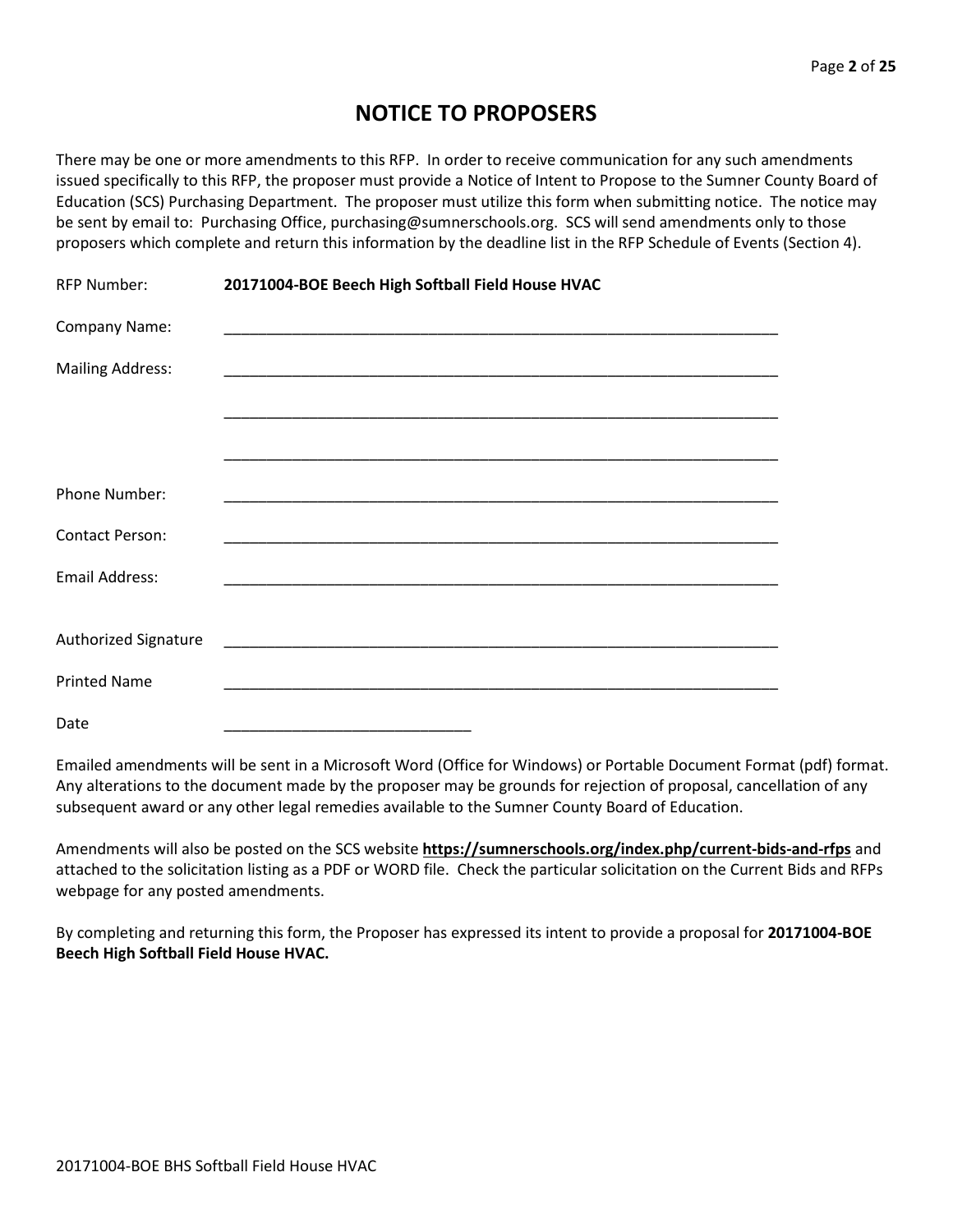# **TABLE OF CONTENTS**

- 1. Introduction/Overview
	- 1.1. Purpose
	- 1.2. Contact Information
	- 1.3. Jobsite Location
- 2. Requirements
	- 2.1. Contract Term
	- 2.2. Scope of Work/Specifications
	- 2.3. Contactor Obligations
- 3. Source Selection and Contract Award
- 4. Schedule of Events
- 5. Instructions for Proposal
	- 5.1. Required Forms
	- 5.2. New Vendors
	- 5.3. Acknowledgement of Insurance Requirements
	- 5.4. Clarification and Interpretation of RFP
	- 5.5. Proposal Package
	- 5.6. Delivery of Proposals
	- 5.7. Evaluation of Proposals
	- 5.8. Request for Clarification of Proposals
	- 5.9. Protests

#### 6. Attachments

- 6.1. Contact Information
- 6.2. Bid Form/Certification
- 6.3. References
- 6.4. Certification Regarding Debarment or Suspension
- 6.5. Condition of Submitting Proposal
- 6.6. Statement of Non-Collusion
- 6.7. Attestation Re Personnel
- 6.8. Drug Free Workplace Affidavit
- 6.9. IRS Form W-9
	- \**An online, fillable version can be found at https://www.irs.gov/pub/irs-pdf/fw9.pdf*
- 6.10. Standard Terms & Conditions
- 6.11. Vendor Checklist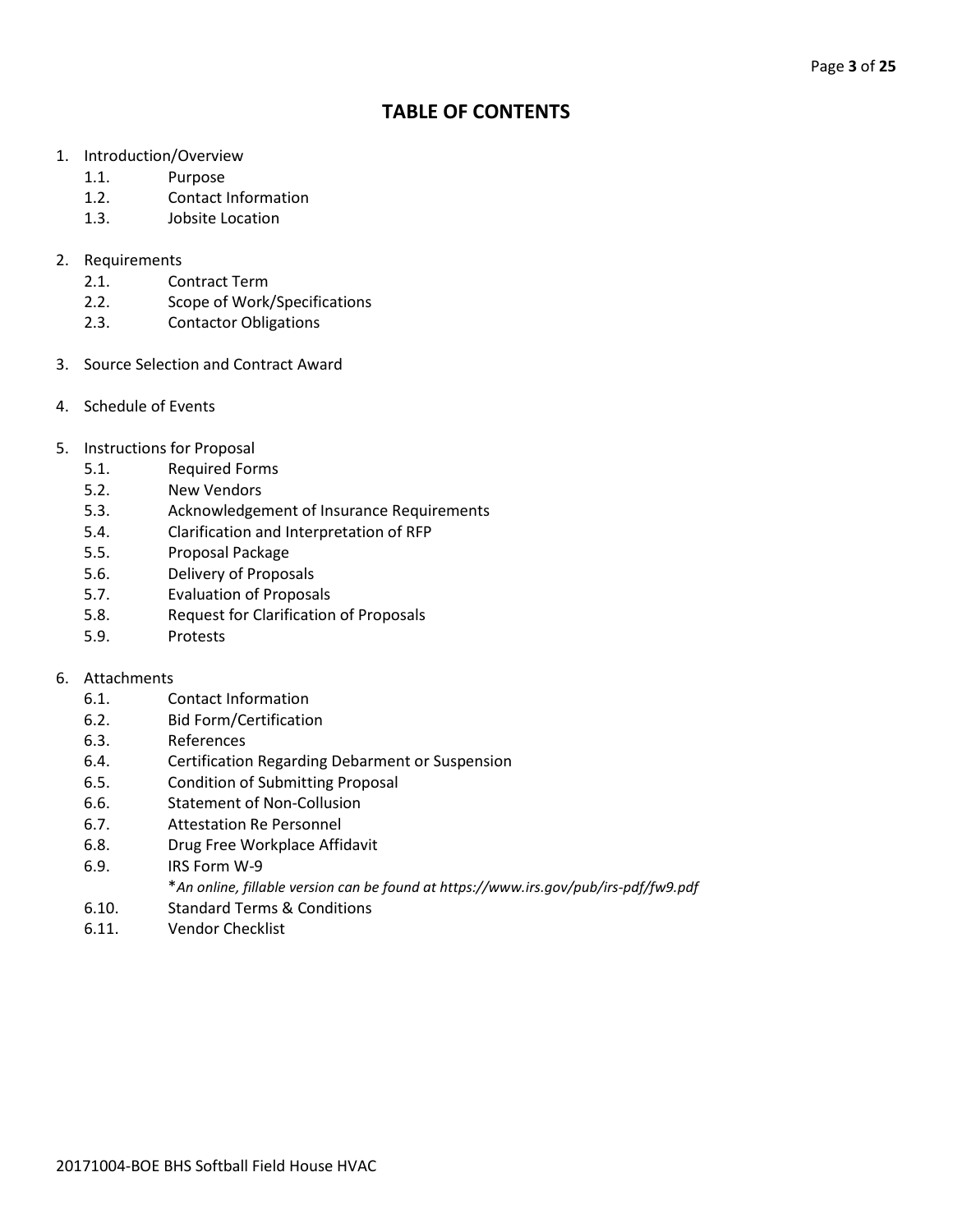#### 1. Introduction/Overview

#### 1.1. Purpose

The Sumner County Board of Education (SCS) is requesting sealed proposals for the removal/disposal of existing HVAC equipment and the installation of new HVAC equipment at the Beech High Softball Field House.

1.2. Contact Information

Unauthorized contact regarding this RFP with employees or officials of SCS other than the Purchasing Supervisor named below may result in disqualification from this procurement process.

Interested parties must direct all communication regarding this RFP to the official points of contact for this RFP.

RFP Document and/or Procedures Technical Questions / Site Visit

Chris Harrison **Bruce Atkins** Purchasing Supervisor **HVAC Supervisor HVAC Supervisor** 1500 Airport Road (615) 451-5255 office Gallatin, TN 37066 (615) 566-2029 mobile (615) 451-6560 bruce.atkins@sumnerschools.org chris.harrison@sumnerschools.org

1.3. Jobsite Location

Beech High School Softball Field House 3126 Long Hollow Pike Hendersonville, TN 37075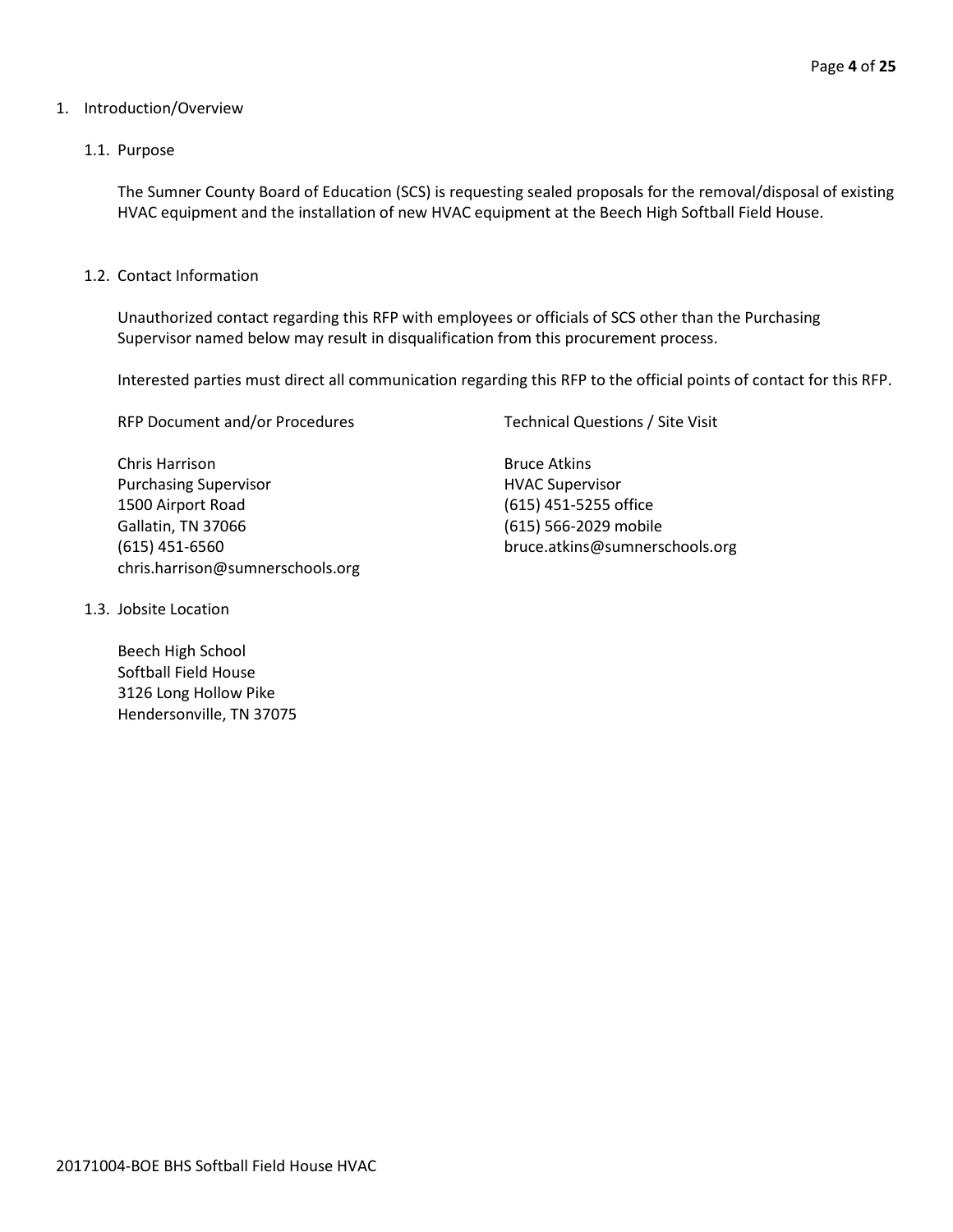# 2. Requirements

# 2.1. Contract Term

2.1.1.1. It is the intention of SCS to award a contract for a one-time installation of equipment.

## 2.2. Scope of Work / Specifications

Provide all labor, engineering, tools, transportation, services, supervision, materials and equipment necessary for and incidental to satisfactory completion of required work in compliance will all codes, ordinances, rules, regulations, orders and other legal requirements of public authorities, which bear on performance of required work. The Contractor shall be responsible for the removal and disposal of existing equipment. The Contractor must coordinate the removal with SCS personnel.

#### **HVAC Equipment**

- Commercial Grade
- New, not use, equipment
- 7.5 ton Package Gas Unit (Natural Gas)
- 208/230v; 3 phase
- High and Low Pressure Controls
- Standard Thermostat Control Interface
- Installed Hail Guards
- Phase Protection
- Contractor shall install the equipment on a poured concrete pad
- Contract shall leave all installation, service, etc. manuals with SCS personnel

\*The Contractor must submit the Brand/Model No. of equipment for approval prior to proposal submission. See Schedule of Events for deadline.

#### **Exterior Duct Work**

• Duct work to run on exterior of building to just under peak before building penetration

# **Interior Duct Work**

- Fabric Duct Sock with support cabling and bracing
	- o Color to be selected after bid award
- 50ft. long
- Sized for 3000 CFM air flow

#### **Installation**

- The Contractor shall complete all installation of HVAC Equipment, Duct Work and any other items necessary to make the working installation complete. SCS shall not provide any materials, equipment or personnel to assist with the installation.
- The Contractor shall furnish all incidental materials necessary for a complete installation.
- The Contractor shall demonstrate an operational and functional working system upon project completion.

#### **Site Visit**

• The Contractor must visit the jobsite for assessment. All site visits must be coordinated thru Bruce Atkins, SCS HVAC Supervisor. The Contractor must check in with the front office prior to proceeding to the softball fieldhouse.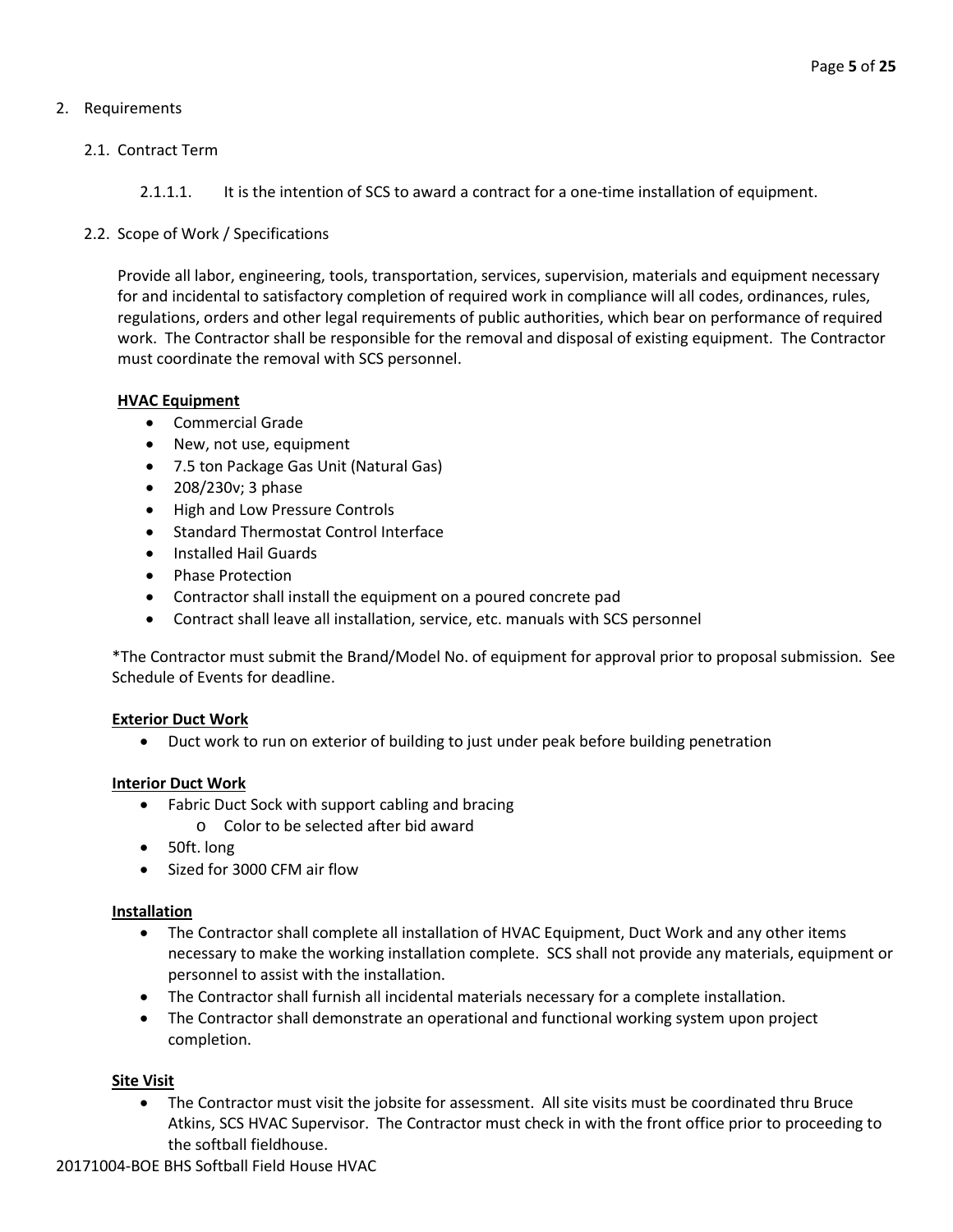#### 2.3. Standard Contractor Obligations

- 2.3.1.1. Shall provide and obtain all necessary materials, equipment and labor to perform all items listed in the Scope of Work.
- 2.3.1.2. Shall provide and obtain all necessary permits with Local, County, etc. agencies as required by law and as required in the Scope of Work.
- 2.3.1.3. Shall schedule all necessary inspections with Local, County, etc. agencies as required by law.
- 2.3.1.4. Shall strictly adhere to all specifications, engineered drawings and any other form of documentation related to the completion of the Scope of Work. SCS reserves the right to withhold partial or all payment until the work is completed to the specifications and satisfaction of SCS. Any work not completed to specifications will be the Contractor's sole responsibility and expense to redo.
- 2.3.1.5. Shall provide Worker's Compensation Insurance and required by State of Tennessee law. The Contractor shall prove compliance with Public Chapter No. 587, T.C.A 4-5-413(d) criminal background check and provide a Drug Free Workplace Affidavit.
- 2.3.1.6. Shall dispose of all generated waste materials in compliance with all Local, State and Federal guidelines, regulations and requirements.
- 2.3.1.7. Shall have property trained and experienced staff to facilitate the services specified in the Scope of Work. If applicable, the Contractor shall provide documentation that staff has received the manufacturers' certification to complete the services specified in the Statement of Work.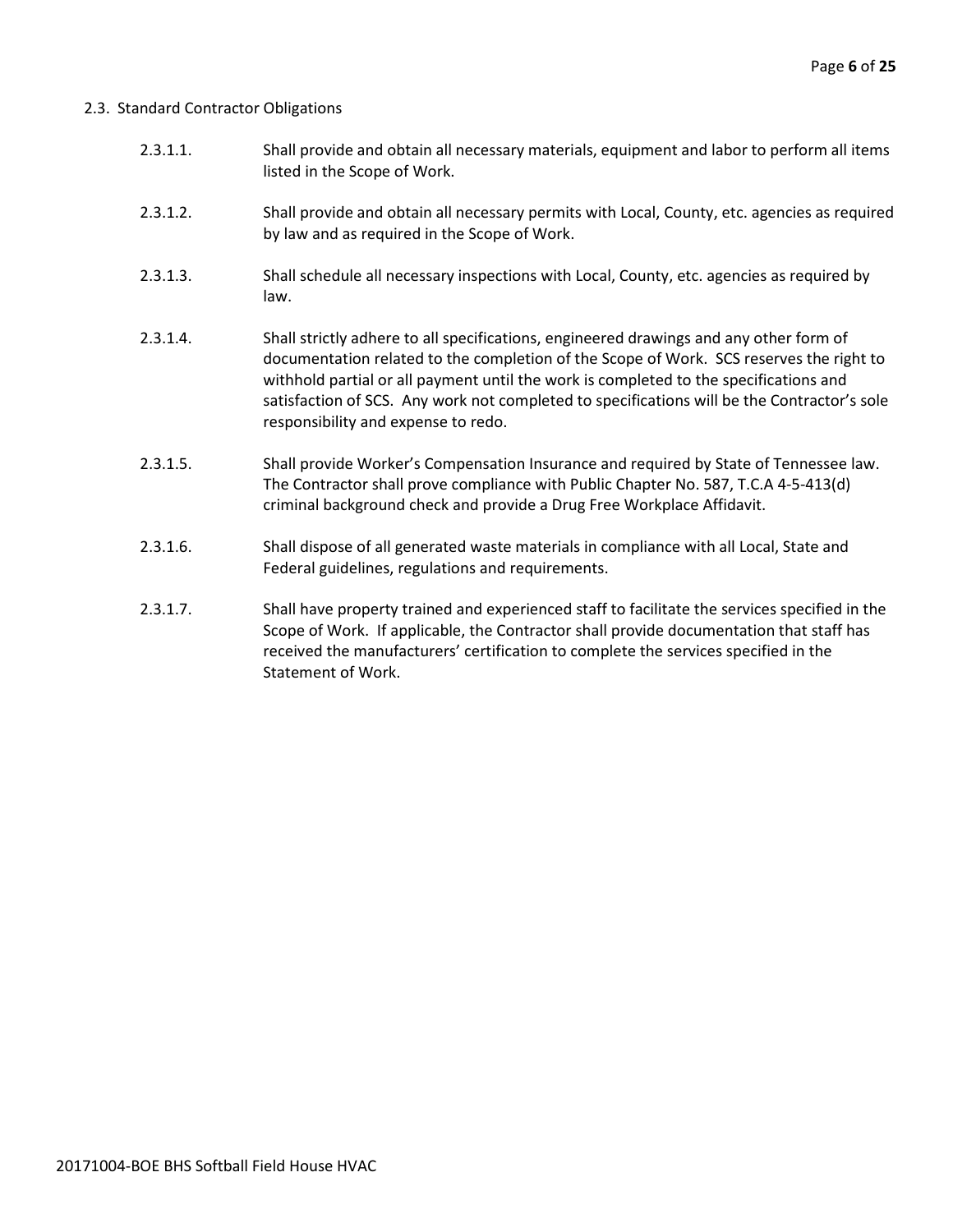- 3. Source Selection and Contract Award
	- Award(s), if made, will be made to the Responsive and Responsible proposer(s) whose proposal is most advantageous to SCS, taking into consideration price and the other evaluation criteria set forth in the RFP.
		- o General Criteria to be determined "Responsive"
			- Does the proposal include all required information, included completed attachment forms and affidavits?
			- Was the proposal delivered on or before the stated deadline? Did it include the required number of copies (hard & electronic)?
		- o General Criteria to be determined "Responsible"
			- Does the Proposer demonstrate an understanding of SCSs needs and proposed approach to the project?
			- **Does the Proposer possess the ability, capacity, skill and financial resources to provide the** service?
			- Can the Proposer take upon itself the responsibilities set forth in the RFP and produce the required outcomes in a timely fashion?
			- **Does the Proposer have the character, integrity, reputation, judgement, experience and** efficiency required for the project?
	- SCS reserves the right to enter into discussions with Proposers who have submitted proposals determined to be reasonably like of being considered for selection to assure a full understanding of and responsiveness to the RFP requirements. Every effort shall be afforded to assure fair and equal treatment with respect to the opportunity for discussion and/or revision of their respective proposals. Revisions may be permitted after the submission and prior to the award for the purpose of obtaining the best offers.
	- SCS reserves the right to negotiate price and contract terms and conditions with the most qualified proposer(s) to provide the requested service. If a mutually beneficial agreement with the highest ranked firm is not reached, SCS reserves the right to enter into contract negotiations with the next highest ranked proposer and continue this process until an agreement is reached.
	- Upon mutual agreement by both parties, SCS shall grant the right to extend the terms, conditions and prices of contract(s) awarded from this RFP to other Institutions (such as State, Local and/or Public Agencies) who express an interest in participating in any contract that results from this RFP. Each of the "piggyback" Institutions will issue their own purchasing documents for purchase of the goods/services. Proposer agrees that SCS shall bear no responsibility or liability for any agreements between Proposer and the other Institution(s) who desire to exercise this option.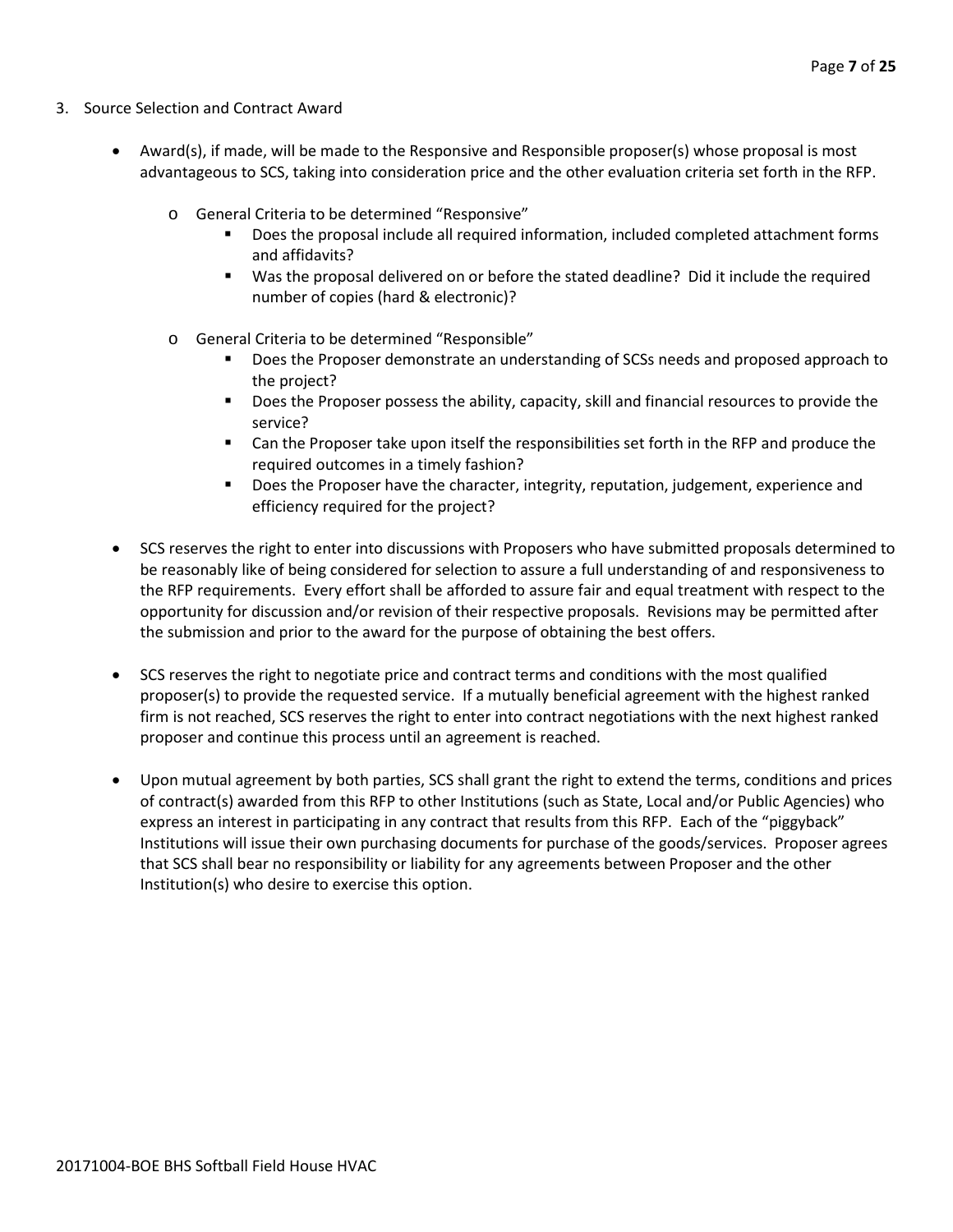#### 4. Schedule of Events

| <b>RFP Issued</b>                                  | September 4, 2017              |
|----------------------------------------------------|--------------------------------|
| <b>Pre-Bid Meeting</b> (if required)               | N/A                            |
| <b>Notice of Intent to Propose DEADLINE</b>        | September 15, 2017             |
| <b>Questions/Clarifications DEADLINE</b>           | September 15, 2017 @ 2:00 p.m. |
| <b>Equipment Approval DEADLINE</b>                 | September 21, 2017             |
| <b>RFP Submission DEADLINE</b>                     | October 4, 2017 @ 10:00 a.m.   |
| <b>Board Approval Date ESTIMATED (if required)</b> | October 17, 2017               |
| <b>Purchase Order Release ESTIMATED</b>            | October 18, 2017               |

#### 5. Instructions for Proposal

#### 5.1. Required Forms

- Proposer must complete and submit the Attachments in Section 6. Attachments may be omitted depending on the RFP requirements. Refer to the Table of Contents for omitted Attachments.
- Evidence of a valid State of Tennessee Business License and/or Sumner County Business License. For all vendors with annual purchases in excess of \$50,000; a business license must be on file with the SCS Finance Department.
- Copy of State of Tennessee License (if applicable) in respective field.
- If applicable, the Proposer must include a copy of the contract(s) the Proposer will submit to be signed.

#### 5.2. New Vendors

- To comply with Internal Revenue Service requirements, all vendors who perform any type of service are required to have a current IRS Form W-9 on file with the SCS Finance Department. It is a mandatory requirement to complete the IRS Form W-9 (Attachment 6.9) included in this RFP.
- To comply with the Tennessee Lawful Employment Act (50-1-702 and 50-1-703), non-employees (individuals paid directly by the employer in exchange for the individual's labor or services) must have on file one (1) of the following documents:
	- o A valid Tennessee driver's license or photo identification;
	- o A valid driver's license or photo identification from another state where the license requirements are at least as strict as those in Tennessee;
	- o A birth certificate issued by a U.S. state, jurisdiction or territory;
	- o A U.S. government issued certified birth certificate;
	- o A valid, unexpired U.S. passport;
	- o A U.S. certificate of birth abroad (DS-1350 or FS-545)
	- o A report of birth abroad of a U.S. citizen (FS-240);
	- o A certificate of citizenship (N560 or N561);
	- o A certificate of naturalization (N550, N570 or N578);
	- o A U.S citizen identification card (I-197 or I-179); or
	- o Valid alien registration documentation or other proof of current immigration registration recognized by the United States Department of Homeland Security that contains the individual's complete legal name and current alien admission number or alien file number (or numbers if the individual has more than one number).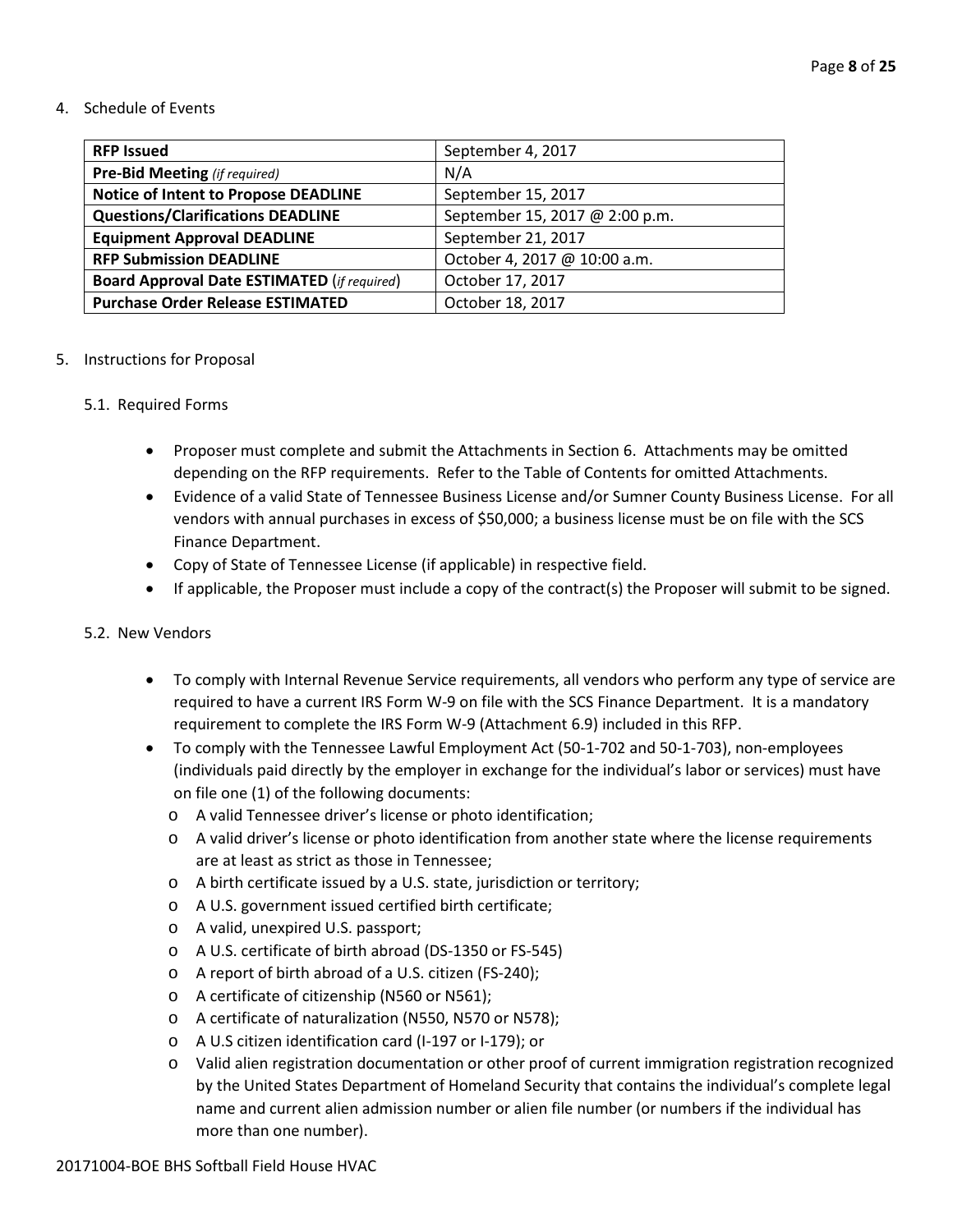5.3. Acknowledgement of Insurance Requirements

By submitting a proposal, Proposer acknowledges that it has read and understands the insurance requirements for the proposal. The Proposer who may have employees, contractors or agents working on SCS properties shall carry current certificates for general and professional liability insurance and for workers' compensation of a minimum of \$250,000. The owner or Principal of each Proposer must also be insured by workers' compensation if they perform any of the services on SCS properties. There will be no exceptions to the insurance requirement. Proposer also understands that the evidence of required insurance must be submitted within fifteen (15) working days following notification of its offer being accepted; otherwise, SCS may rescind its acceptance of the Proposers proposal.

5.4. Clarification and Interpretation of RFP

The words "must" and "shall" in the RFP indicate mandatory requirements. Taking exception to any mandatory requirement shall be considered grounds for rejection. There are other requirements that SCS considers important but not mandatory. It is important to respond in a concise manner to each section and submit an itemized list of all exceptions.

5.5. Proposal Package

The package containing the proposal must be sealed and clearly marked on the outside of the package:

# **"20171004-BOE Beech High Softball Field House HVAC" DO NOT OPEN**

All sealed proposals packages must include all of the following. Any sealed proposals are subject to rejection as non-conforming if any applicable item is not included.

- One (1) Complete Original
- Two (2) additional copies of the Original
- One (1) electronic format (CD/USB Drive)
- Original Signature on Original Proposal. NO copied or digital signatures.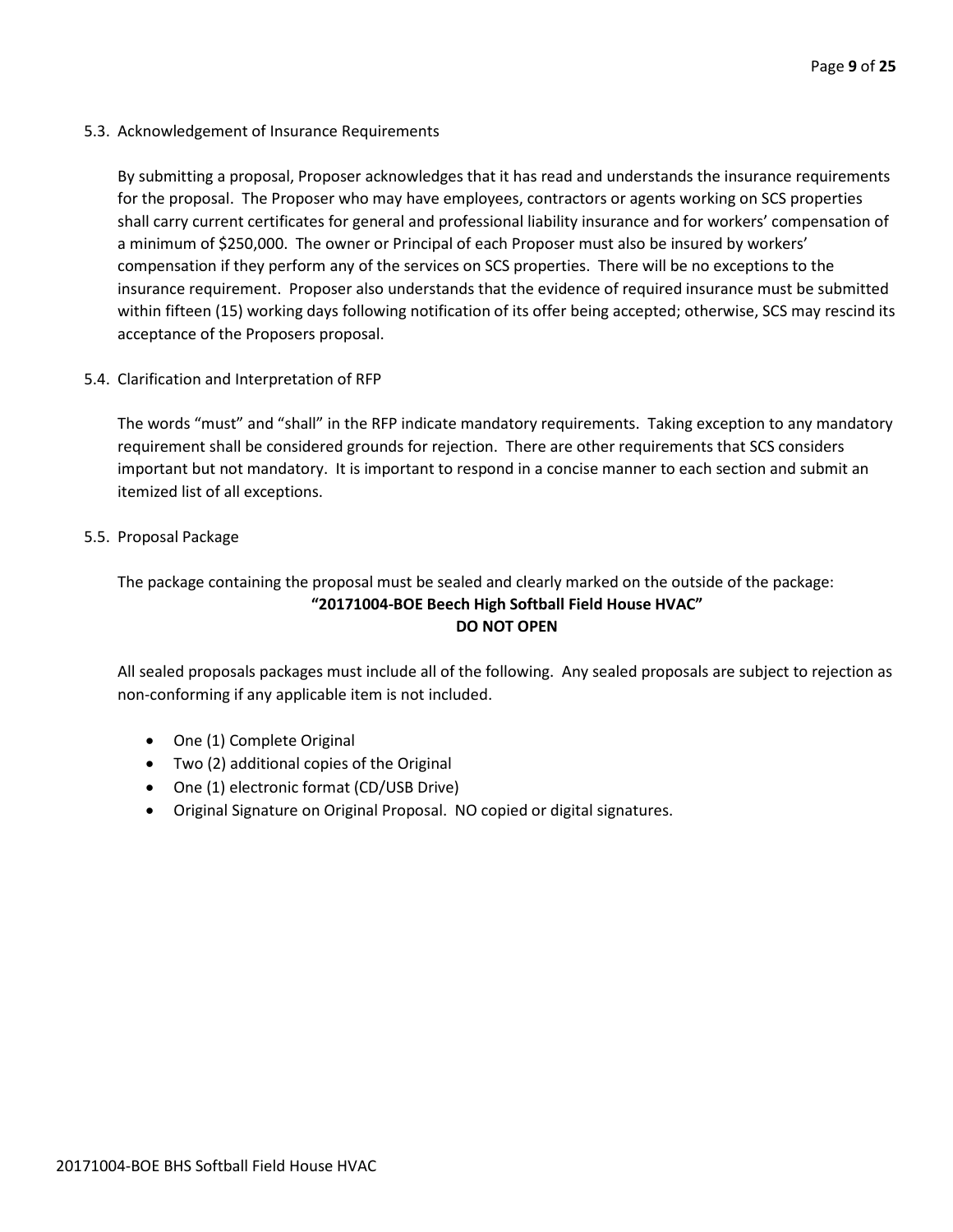The outside of the proposal package must be labeled as follows (if applicable):

- 1. Contractor Name, Contractor Address, License Number, Expiration Date, License Classification and License Limit.
- 2. In addition to Item 1, the same is applicable to the use of any Sub-Contractors.

#### 5.6. Delivery of Proposals

Sealed proposals will be accepted until **October 4, 2017 @ 10:00 a.m. Local Time**. Proposals received after that time will be deemed invalid. Vendors mailing proposal packages must allow sufficient time to ensure receipt of their package by the time specified. There will be no exceptions. Proposals will be opened and read aloud. The reading of the bids will begin at **10:00 a.m. Local Time**.

Due to the nature of deliveries to the SCS Support Services Facility by carriers such as UPS, FedEx and such like; the proposal package will be accepted if the date and time on the delivery confirmation are indicated to be on or before the Proposal Deadline.

| Delivery Address: | Sumner County Board of Education |
|-------------------|----------------------------------|
|                   | Attn: Purchasing Supervisor      |
|                   | 1500 Airport Road                |
|                   | Gallatin, TN 37066               |

#### 5.7. Evaluation of Proposals

The SCS Purchasing Supervisor will first examine the proposals to reject those that are clearly non-responsive to the stated requirements. Proposers who are determine to be non-responsive and/or non-responsible will be notified of this determination.

The evaluation process will include the following factors:

- Proposed Approach and Timeline
- Company Experience and Qualifications
	- o The nature and scope of the Proposers business.
	- o The number of years the Proposer has been licensed to do business.
	- o The number of years the Proposer has been providing the requested services.
	- o How many similarly sized or larger K-12 clients have you contract with?
- Compensation/Price Data
	- o Address all costs associated with performance of the contracted services.
- Past Performance and References
	- o Provided a minimum of two (2) client references for similar projects in size and scope successfully completed by Proposer within the last three (3) years. Attachment 6.3.
	- o SCS may also consider other sources of pertinent past performance information, including the districts own experience with the Proposer.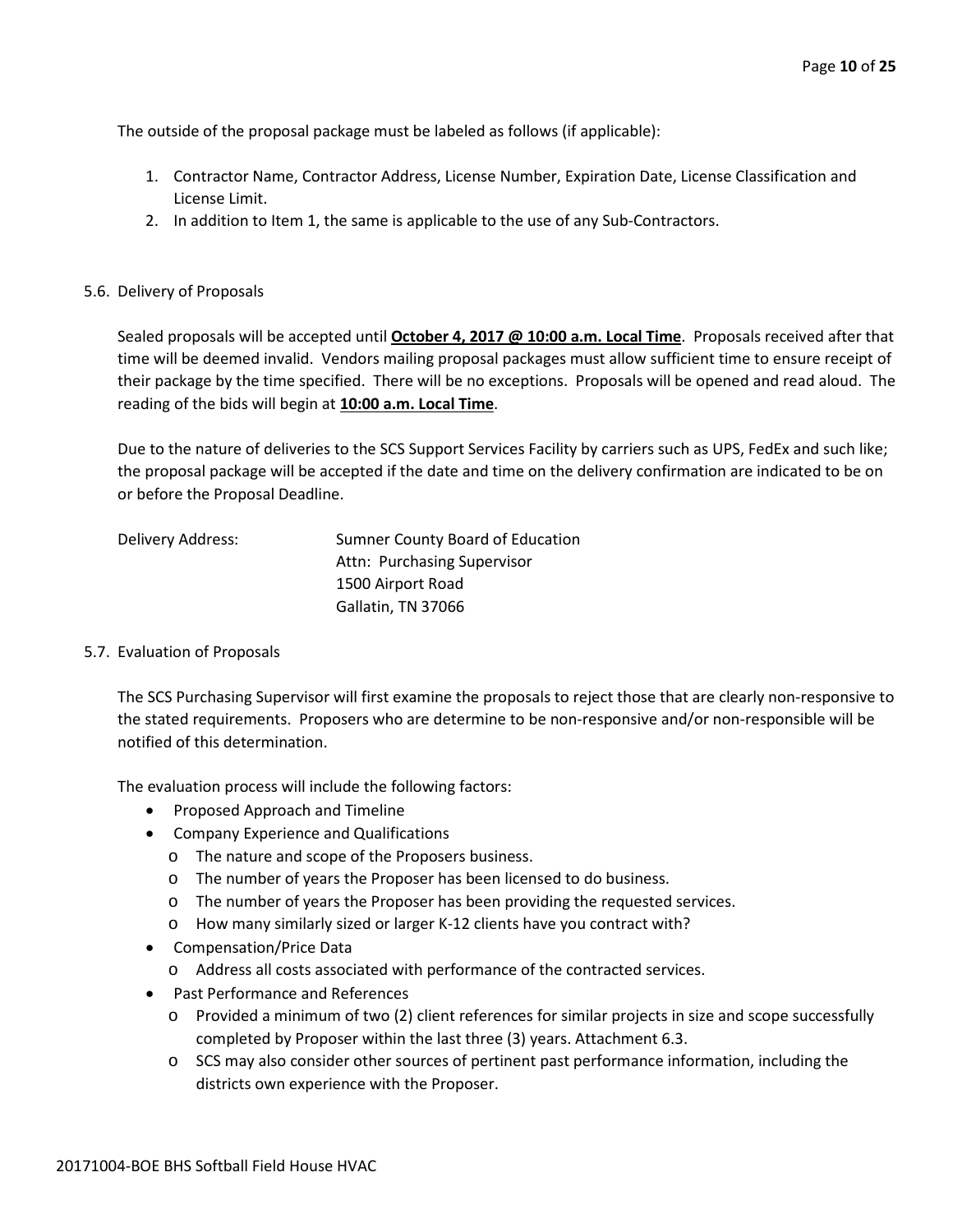#### 5.8. Request for Clarification of Proposals

Requests for clarification of proposals shall be distributed by the Purchasing Supervisor in writing (or email).

#### 5.9. Protests

In the event that any interested party finds any part of the listed specifications, terms or conditions to be discrepant, incomplete or otherwise questionable in any respect; it shall be the responsibility of the concerned party to notify the SCS Purchasing Office of such matters immediately upon receipt of the RFP. All notifications must be sent to the Purchasing Supervisor via email at [purchasing@sumnerschools.org.](mailto:purchasing@sumnerschools.org)

Any actual or prospective Proposer who is aggrieved in connection with the RFP or award of a contract may protest to the Purchasing Supervisor and/or the Sumner County Board of Education at its regularly scheduled meeting.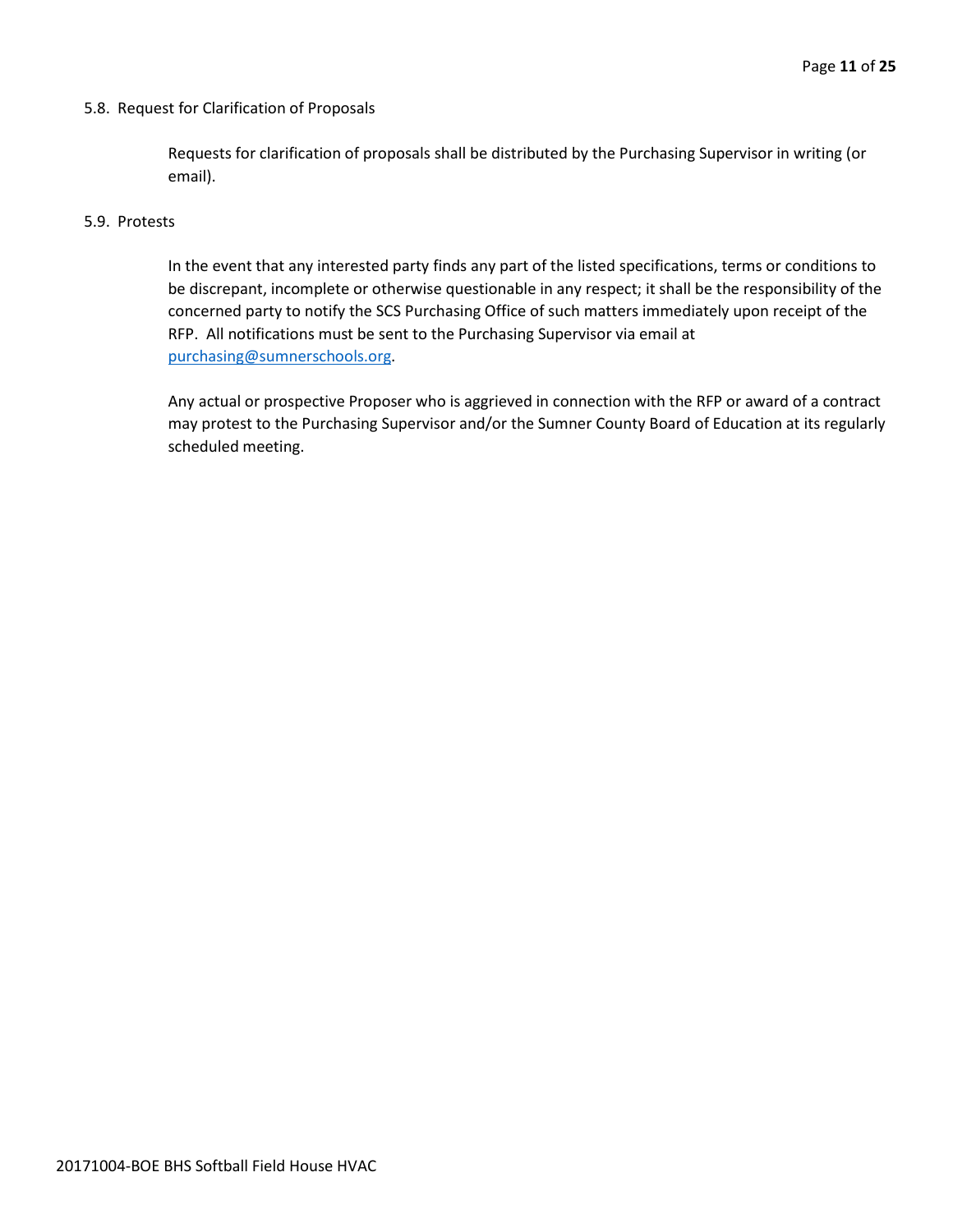#### **ATTACHMENT 6.1 - Contact Information**

| <b>Company Legal Name:</b>                 |                                                                                                                     |  |  |  |  |  |
|--------------------------------------------|---------------------------------------------------------------------------------------------------------------------|--|--|--|--|--|
| <b>Company Official Address:</b>           |                                                                                                                     |  |  |  |  |  |
| Company Web Site (URL):                    |                                                                                                                     |  |  |  |  |  |
| Contact Person for project administration: |                                                                                                                     |  |  |  |  |  |
|                                            |                                                                                                                     |  |  |  |  |  |
|                                            |                                                                                                                     |  |  |  |  |  |
|                                            | <u> 1990 - John Harry Harry Harry Harry Harry Harry Harry Harry Harry Harry Harry Harry Harry Harry Harry Harry</u> |  |  |  |  |  |
|                                            | (office)                                                                                                            |  |  |  |  |  |
|                                            | (mobile)                                                                                                            |  |  |  |  |  |
|                                            |                                                                                                                     |  |  |  |  |  |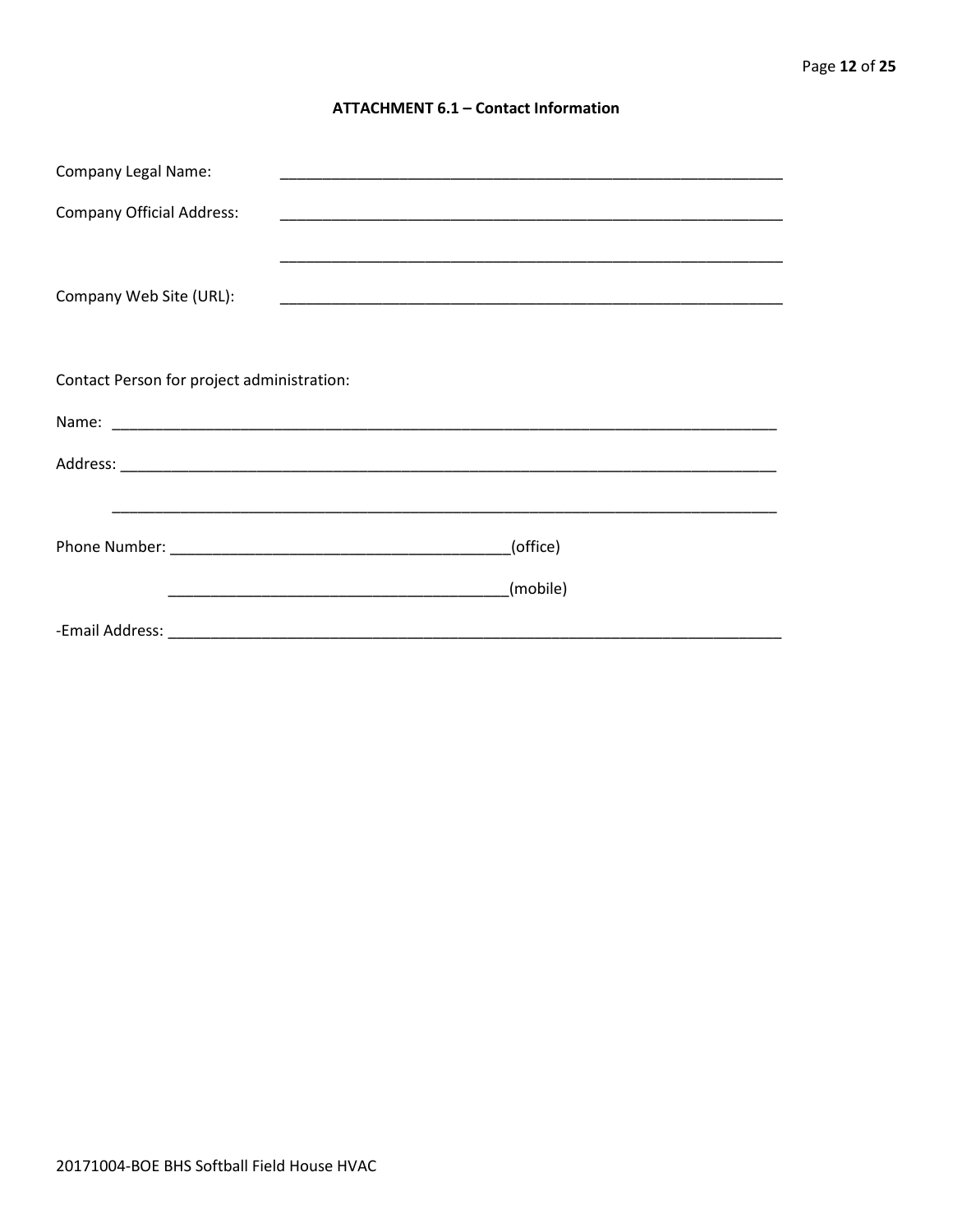

Attn: Purchasing Supervisor 1500 Airport Road Gallatin, TN 37066

# **ATTACHMENT 6.2 – Bid Form/Certification 20171004-BOE Beech High Softball Field House HVAC**

|                                     | Date |
|-------------------------------------|------|
| a duly authorized representative of |      |
| hereby submit our bid for 20171004- |      |

**BOE Beech High Softball Field House HVAC** in accordance with the specifications and instructions set forth in these bid

documents.

**TOTAL PROJECT COST** \_\_\_\_\_\_\_\_\_\_\_\_\_\_\_\_\_\_\_\_\_\_\_\_\_\_\_\_\_\_\_\_\_\_\_\_\_\_\_

Authorized Signature \_\_\_\_\_\_\_\_\_\_\_\_\_\_\_\_\_\_\_\_\_\_\_\_\_\_\_\_\_\_\_\_\_\_\_\_\_\_\_\_\_\_\_\_\_\_\_\_\_\_\_\_\_\_\_\_\_\_\_

Title \_\_\_\_\_\_\_\_\_\_\_\_\_\_\_\_\_\_\_\_\_\_\_\_\_\_\_\_\_\_\_\_\_\_\_\_\_\_\_\_\_\_\_\_\_\_\_\_\_\_\_\_\_\_\_\_\_\_\_\_\_\_\_\_\_\_\_\_\_\_\_\_\_

Printed Name \_\_\_\_\_\_\_\_\_\_\_\_\_\_\_\_\_\_\_\_\_\_\_\_\_\_\_\_\_\_\_\_\_\_\_\_\_\_\_\_\_\_\_\_\_\_\_\_\_\_\_\_\_\_\_\_\_\_\_\_\_\_\_\_\_

Vendor Legal Name \_\_\_\_\_\_\_\_\_\_\_\_\_\_\_\_\_\_\_\_\_\_\_\_\_\_\_\_\_\_\_\_\_\_\_\_\_\_\_\_\_\_\_\_\_\_\_\_\_\_\_\_\_\_\_\_\_\_\_\_

Address \_\_\_\_\_\_\_\_\_\_\_\_\_\_\_\_\_\_\_\_\_\_\_\_\_\_\_\_\_\_\_\_\_\_\_\_\_\_\_\_\_\_\_\_\_\_\_\_\_\_\_\_\_\_\_\_\_\_\_\_\_\_\_\_\_\_\_\_\_\_

(*street*) (*city, state, zip*)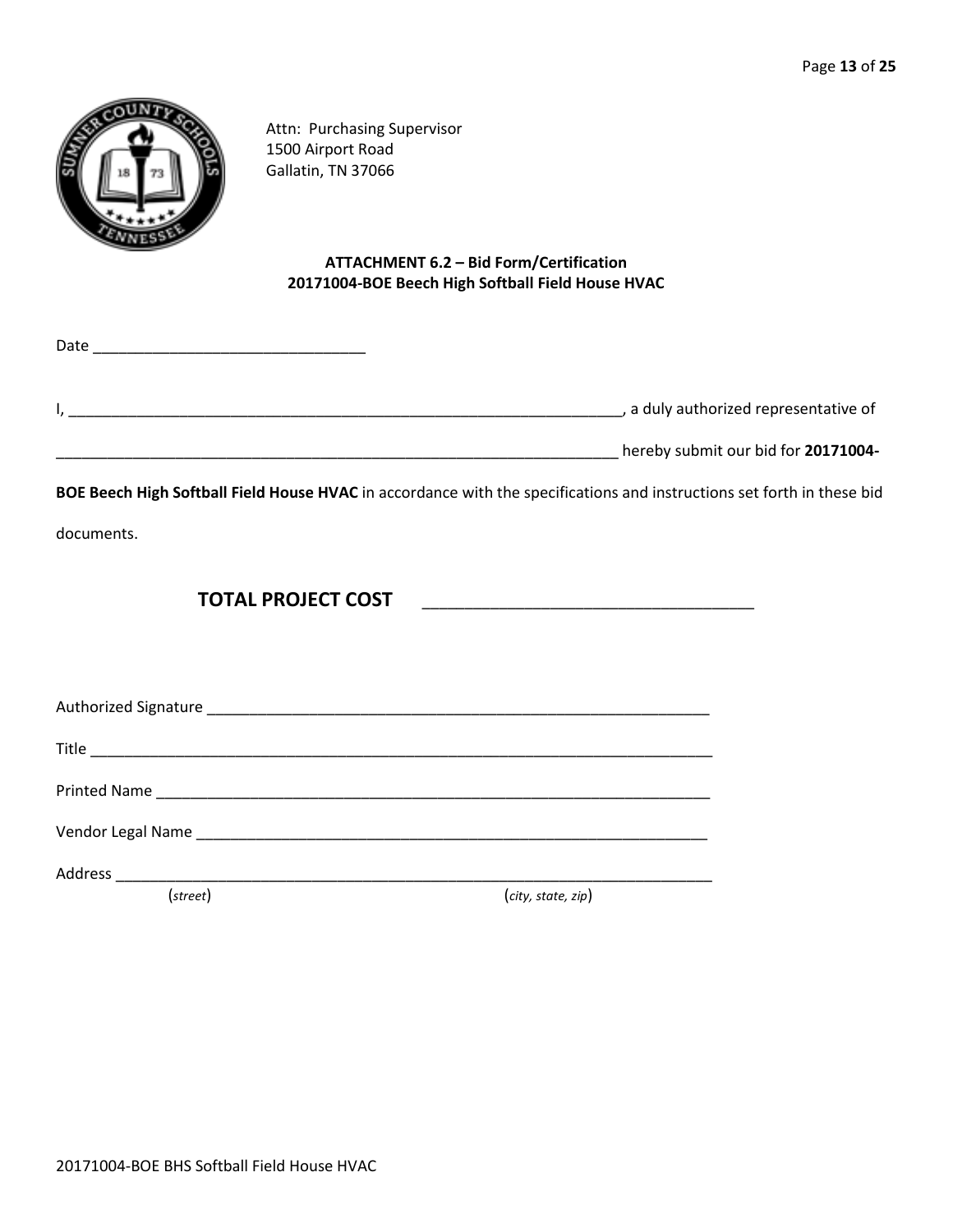| <b>ATTACHMENT 6.3 - References</b> |  |  |
|------------------------------------|--|--|
|------------------------------------|--|--|

\*Proposers may copy this page and submit additional references.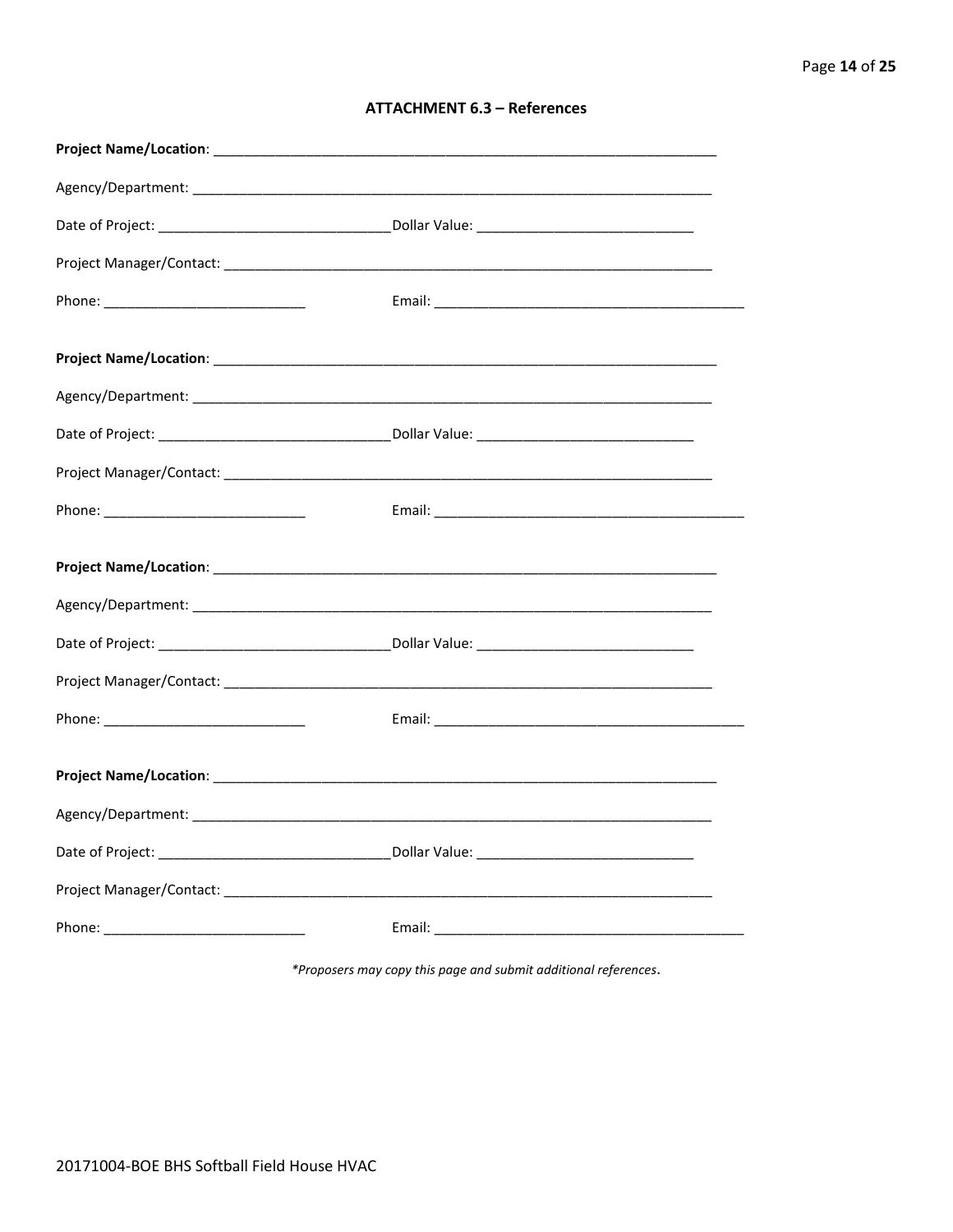#### **ATTACHMENT 6.4 – Certification Regarding Debarment or Suspension**

The prospective participant certifies, to the best of its knowledge and belief, that it and its principals:

- Are not presently debarred, suspended, proposed for debarment, declared ineligible or voluntarily excluded from participation in transactions under federal non-procurement programs by any federal department or agency;
- Have not, within the three year period preceding the proposal, had one or more public transactions (federal, state or local) terminated for cause or default; and
- Are not presently indicated or otherwise criminally or civilly charged by a government entity (federal, state or local) and have not, within the three year period preceding the bid, been convicted or had a civil judgement rendered against it:
	- $\circ$  For the commission of fraud or a criminal offense in connection with obtaining, attempting to obtain or performing a public transaction (federal, state or local) or a procurement contract under such a public transaction;
	- o For the violation of federal or state antitrust statutes, including those proscribing price fixing between competitors, the allocation of customers between competitors, or bid rigging; or
	- o For the commission of embezzlement, theft, forgery, bribery, falsification or destruction of records, making false statements, or receiving stolen property.

\_\_\_\_\_\_\_\_\_\_\_\_\_\_\_\_\_\_\_\_\_\_\_\_\_\_\_\_\_\_\_\_\_\_\_\_\_\_\_\_\_\_\_\_\_\_\_\_\_\_\_\_

I understand that a false statement on this certification may be grounds for the rejection of this proposal or the termination of the award. In addition, under 18 U.S.C. 1001, a false statement may result in a fine of up to \$10,000 or imprisonment for up to five years, or both.

Name of Participating Agency: \_\_\_\_\_\_\_\_\_\_\_\_\_\_\_\_\_\_\_\_\_\_\_\_\_\_\_\_\_\_\_\_\_\_\_\_\_\_\_\_\_\_\_\_\_\_\_\_\_\_\_\_\_\_\_\_\_\_\_\_

Name and Title of Authorized Representative: \_\_\_\_\_\_\_\_\_\_\_\_\_\_\_\_\_\_\_\_\_\_\_\_\_\_\_\_\_\_\_\_\_\_\_\_\_\_\_\_\_\_\_\_\_\_\_

Signature of Authorized Representative: \_\_\_\_\_\_\_\_\_\_\_\_\_\_\_\_\_\_\_\_\_\_\_\_\_\_\_\_\_\_\_\_\_\_\_\_\_\_\_\_\_\_\_\_\_\_\_\_\_\_\_\_

Date: \_\_\_\_\_\_\_\_\_\_\_\_\_\_\_\_\_\_\_\_\_\_\_\_\_\_\_\_

\_\_\_\_ I am unable to certify to the above statement. Attached is my explanation.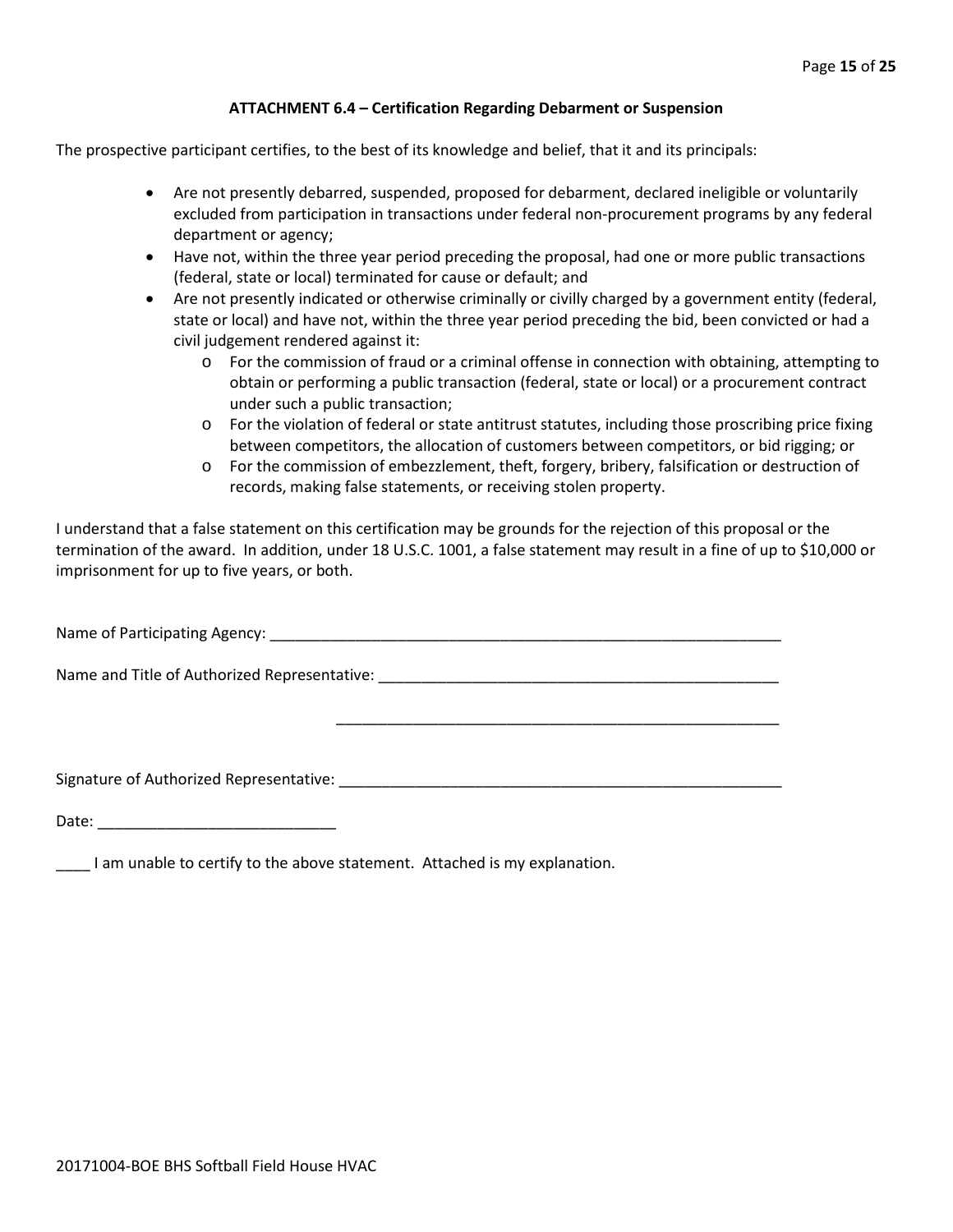#### **ATTACHMENT 6.5 – Condition of Submitting Proposal**

The undersigned Proposer has carefully examined all instructions, requirements, specifications, terms and conditions of the RFP and certifies:

- It is a reputable company regularly engaged in providing goods and/or services necessary to meet the requirements, specifications, terms and conditions of the RFP.
- All statements, information and representations prepared and submitted in response to the RFP are current, complete, true and accurate. Proposer acknowledges that the Sumner County Board of Education (SCS) will rely on such statements, information and representations in selecting the successful proposer(s).
- That the prices quoted shall be SCSs pricing for the products and/or service.
- It shall be bound by all statements, representations, warranties and guarantees made in its proposal.
- Proposer acknowledges that the contract may be canceled if any conflict of interest or appearance of a conflict of interest is discovered by SCS, in its sole discretion.
- All purchase orders must be duly authorized and executed by SCS and subject to the terms and conditions of the RFP.

By checking this box, Proposer agrees that SCS reserves the right to extend the terms, conditions, and prices of this contract to other Institutions (such as State, Local and/or Public Agencies) who express an interest in participating in any contract that results from this RFP. Each of the piggyback Institutions will issue their own purchasing documents for the goods/services. Proposer agrees that SCS shall bear not responsibility or liability for any agreements between Proposer and the other Institution(s) who desire to exercise this option.

| ADDRESS: | <u> 1989 - Johann Stoff, amerikansk politiker (d. 1989)</u> |
|----------|-------------------------------------------------------------|
|          |                                                             |
| PHONE:   | (office)                                                    |
|          | (mobile)                                                    |
| EMAIL:   |                                                             |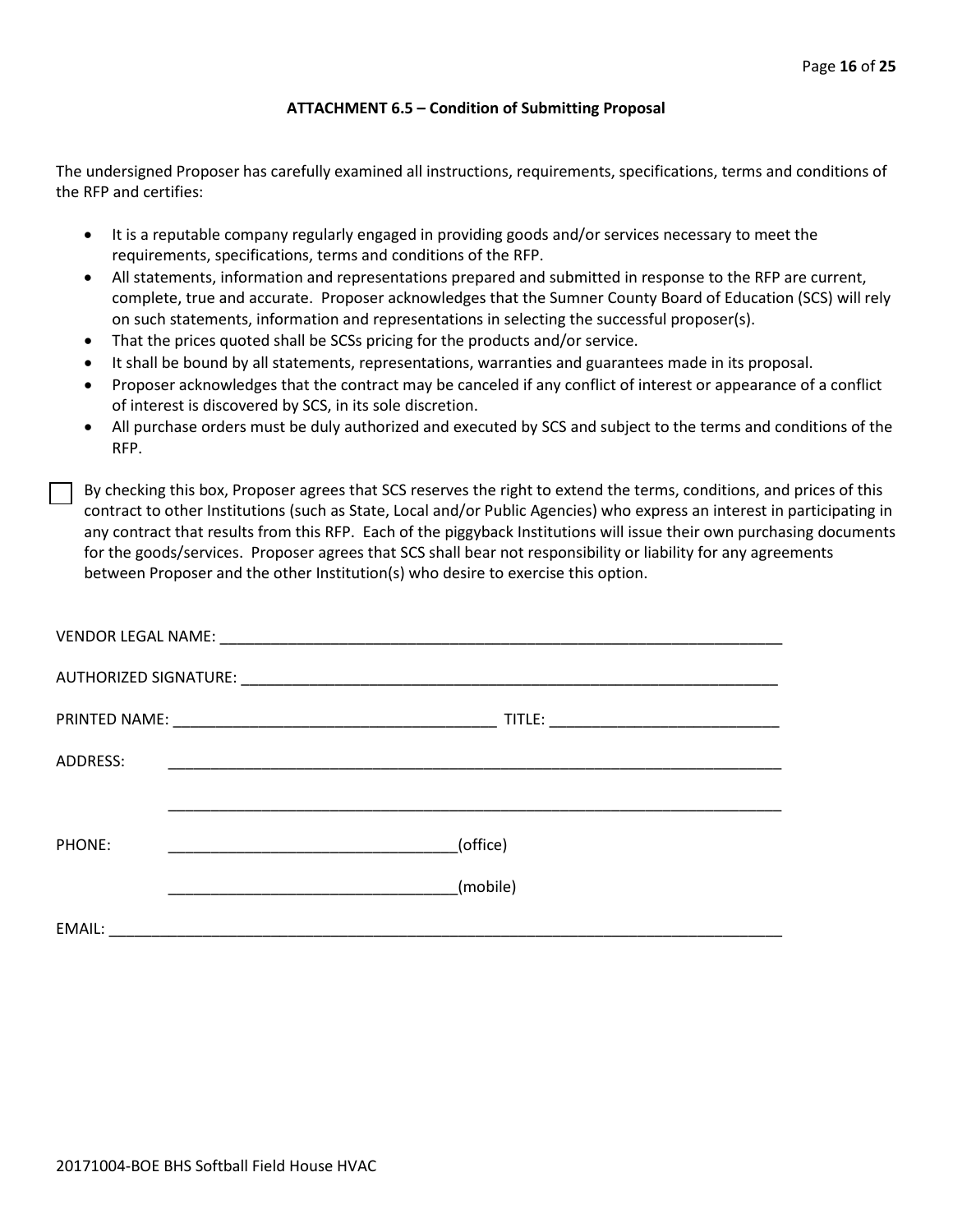#### **ATTACHMENT 6.6 – Statement of Non-Collusion**

The undersigned affirms that they are duly authorized to execute this contract, that this company, corporation, firm, partnership or individual has not prepared this proposal in collusion with any other respondent, and that the contents of this proposal as to prices, terms or conditions of said proposal have not been communicated by the undersigned nor by any employee or agent to any other person engaged in this type of business prior to the official opening of this proposal.

| Address: |          |
|----------|----------|
|          | (office) |
|          | (mobile) |
|          |          |
|          |          |
|          |          |
|          |          |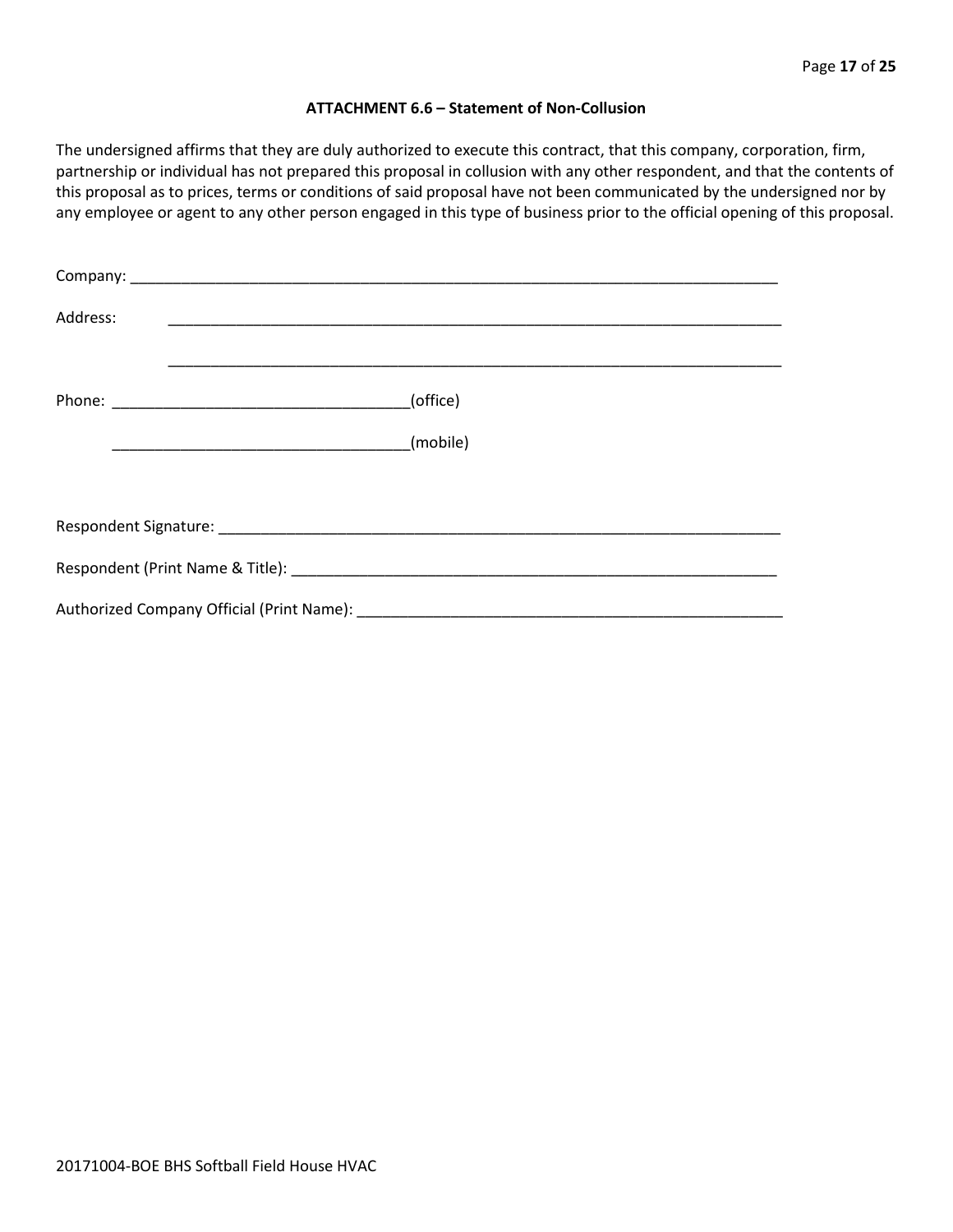#### **ATTACHMENT 6.7 – Attestation Re Personnel**

#### **ATTESTATION RE PERSONNEL USED IN CONTRACT PERFORMANCE**

| <b>CONTRACTOR LEGAL ENTITY NAME:</b>                                   |  |
|------------------------------------------------------------------------|--|
| FEDERAL EMPLOYER IDENTIFICATION NUMBER:<br>(or Social Security Number) |  |

**The Contractor, identified above, does hereby attest, certify, warrant, and assure that the Contractor shall not knowingly utilize the services of an illegal immigrant in the performance of this Contract and shall not knowingly utilize the services of any subcontractor who will utilize the services of an illegal immigrant in the performance of this Contract.**

**SIGNATURE & DATE:**

NOTICE: This attestation MUST be signed by an individual empowered to contractually bind the Contractor.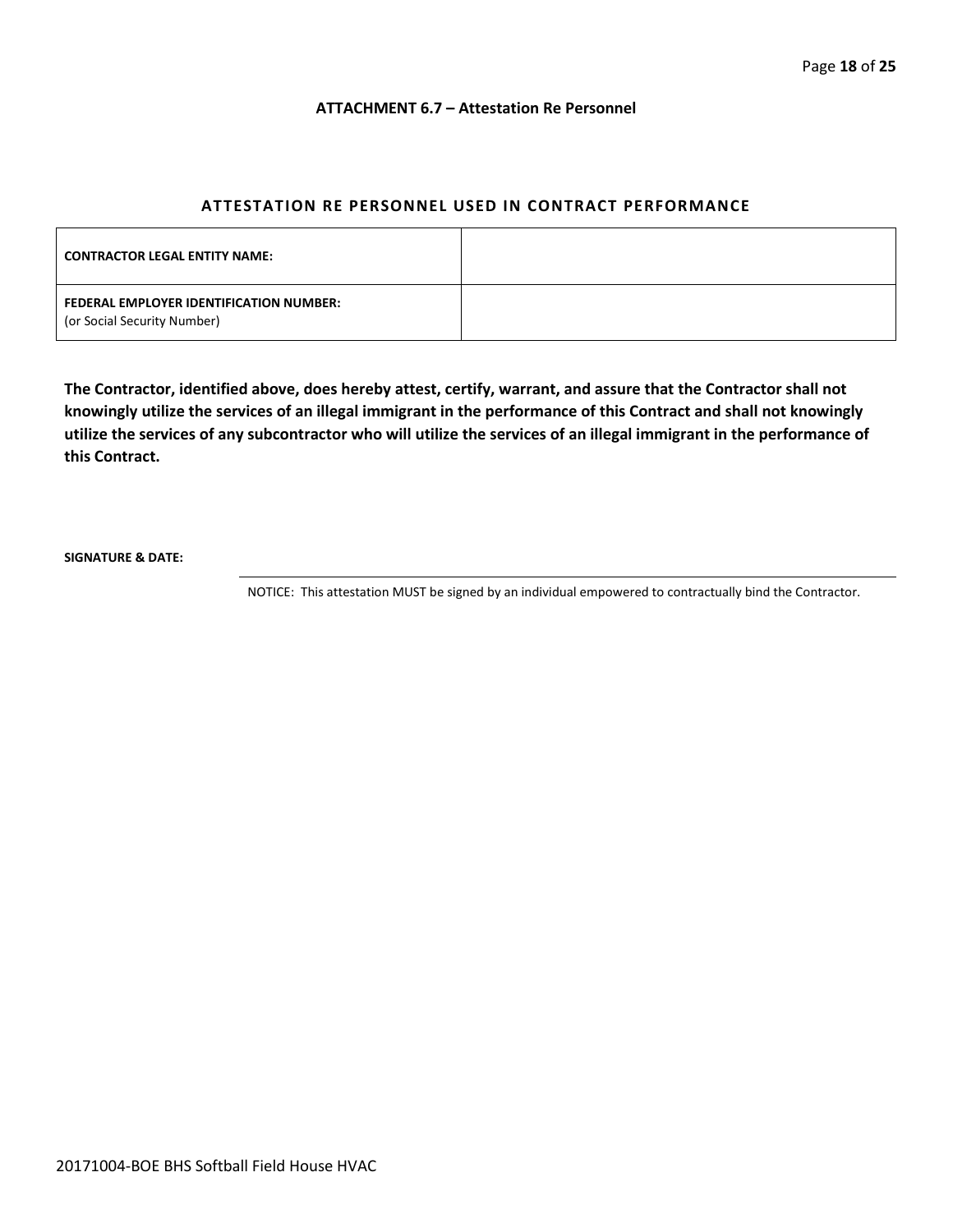#### **ATTACHMENT 6.8 – Drug Free Workplace Affidavit**

#### **DRUG-FREE WORKPLACE**

The Sumner County Board of Education is committed to maintaining a safe and productive work environment for its employees and to providing high quality service to its citizens. The goal of this policy is for Sumner County Board of Education employees and contractors to remain, or become and remain, drug-free. Abuse and dependency on alcohol and/or drugs can seriously affect the health of employees, contractors and citizens, jeopardize personal safety, impact the safety of others and impair job performance.

Drug-Free Workplace Act of 1988 – Sumner County Board of Education is governed by the Drug-Free Workplace Act of 1988 (Pub. L. 100-690, Title V, Subtitle D).

Omnibus Transportation Employee Testing Act of 1991 – Sumner County Board of Education is governed by the Omnibus Transportation Employee Testing Act of 1991 (Pub. L. 102-143, Title V).

Right to an Alcohol and Drug-Free Workplace - Employees have the right to work in an alcohol and drug-free environment and to work with persons free from the effects of alcohol and/or drugs.

Required Alcohol and Drug Tests - Alcohol and drug testing for safety sensitive employees shall be in accordance with the provisions contained in the Sumner County Board of Education Alcohol and Drug Policy adopted by departments which have safety sensitive positions.

Contracts – Any contractors providing goods or services to Sumner County Board of Education must comply with all State and Federal drug free workplace laws, rules and regulations and so certify this compliance by completion of the DRUG-FREE WORKPLACE AFFIDAVIT (attached page 2).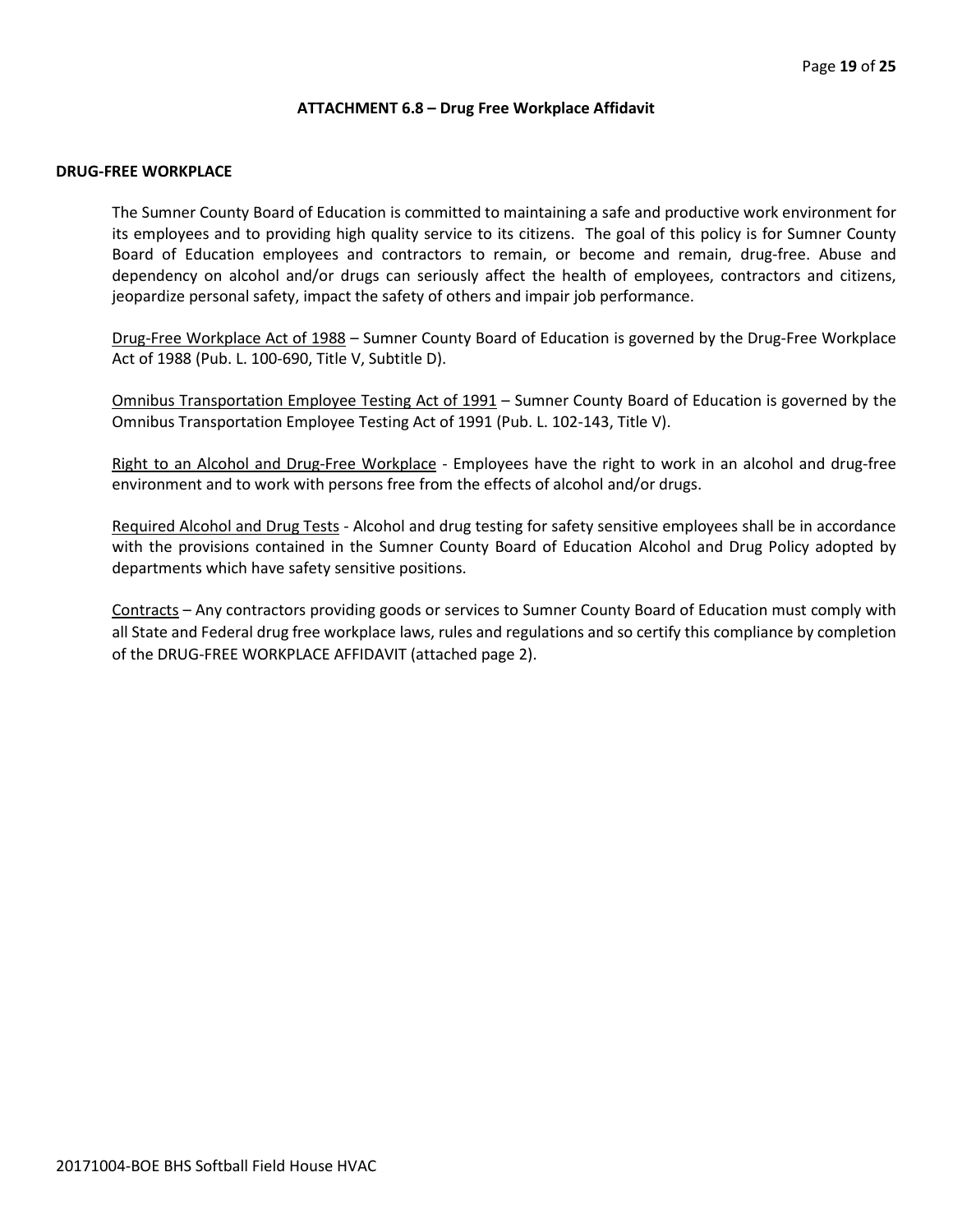#### **DRUG-FREE WORKPLACE AFFIDAVIT** (page 2)

STATE OF

COUNTY OF \_\_\_\_\_\_\_\_\_\_\_\_\_\_\_\_\_\_

The undersigned, principal officer of \_\_\_\_\_\_\_\_\_\_\_\_\_\_\_\_\_\_\_\_\_\_\_\_\_\_\_\_\_\_\_\_\_\_, an employer of five (5) or more employees contracting with Sumner County Board of Education to provide goods or services, hereby states under oath as follows:

- 1. The undersigned is a principal officer of \_\_\_\_\_\_\_\_\_\_\_\_\_\_\_\_\_\_\_\_\_\_\_\_\_\_\_\_\_\_\_\_\_\_\_\_\_\_\_ (hereinafter referred to as the "Company") and is duly authorized to execute this Affidavit on behalf of the Company.
- 2. The Company submits this Affidavit because it shall be receiving pay pursuant to a contract with the state or any local government to provide goods or services.
- 3. The Company is in compliance with all State and Federal Laws, Rules and Regulations requiring a drug-free workplace program.

Further affiant saith not.

Principal Officer:\_\_\_\_\_\_\_\_\_\_\_\_\_\_\_\_\_\_\_\_\_\_\_\_\_\_\_\_\_\_\_\_\_\_\_\_\_\_\_\_\_

STATE OF \_\_\_\_\_\_\_\_\_\_\_\_\_\_\_\_\_\_\_

COUNTY OF

Before me personally appeared \_\_\_\_\_\_\_\_\_\_\_\_\_\_\_\_\_\_\_\_\_\_\_\_\_\_\_\_\_, with whom I am personally acquainted (or proved to me on the basis of satisfactory evidence) and who acknowledged that such person executed the foregoing affidavit for the purposes therein contained.

Witness my hand and seal at office this \_\_\_\_\_\_\_\_\_\_\_\_\_ day of \_\_\_\_\_\_\_\_\_\_\_\_\_\_\_\_\_\_\_\_, 20\_\_\_\_.

Notary Public

My commission expires: \_\_\_\_\_\_\_\_\_\_\_\_\_\_\_\_\_\_\_\_\_\_\_

\_\_\_\_\_\_\_\_\_\_\_\_\_\_\_\_\_\_\_\_\_\_\_\_\_\_\_\_\_\_\_\_\_\_\_\_\_\_\_\_\_\_\_\_\_\_\_\_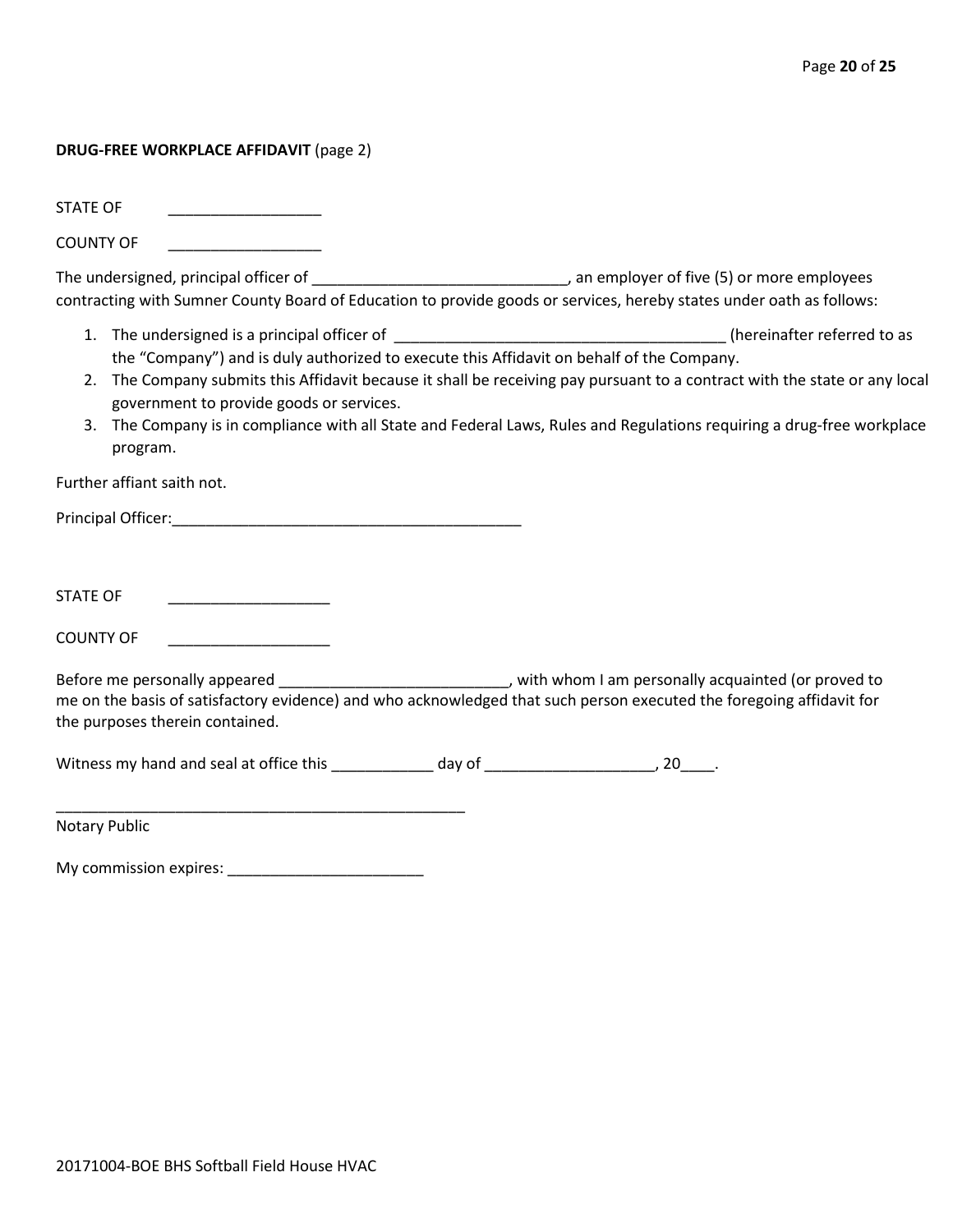#### **ATTACHMENT 6.9 – W9**

| <b>Request for Taxpayer</b><br><b>Identification Number and Certification</b><br>(Rev. December 2014)<br>Department of the Treasury<br>Internal Revenue Service<br>1 Name (as shown on your income tax return). Name is required on this line; do not leave this line blank. |                                                                                                                                                                                                                                                                                                                                                                                                                                                                               |                                                                                                                                                                                                                                                                                                                                                                                                                                                                                                                                                                                                                               |                                                                                                                                                                                                        |                                         |    |  | Give Form to the<br>requester. Do not<br>send to the IRS. |               |                                                                                     |  |  |  |
|------------------------------------------------------------------------------------------------------------------------------------------------------------------------------------------------------------------------------------------------------------------------------|-------------------------------------------------------------------------------------------------------------------------------------------------------------------------------------------------------------------------------------------------------------------------------------------------------------------------------------------------------------------------------------------------------------------------------------------------------------------------------|-------------------------------------------------------------------------------------------------------------------------------------------------------------------------------------------------------------------------------------------------------------------------------------------------------------------------------------------------------------------------------------------------------------------------------------------------------------------------------------------------------------------------------------------------------------------------------------------------------------------------------|--------------------------------------------------------------------------------------------------------------------------------------------------------------------------------------------------------|-----------------------------------------|----|--|-----------------------------------------------------------|---------------|-------------------------------------------------------------------------------------|--|--|--|
| $\sim$<br>page                                                                                                                                                                                                                                                               | 2 Business name/disregarded entity name, if different from above                                                                                                                                                                                                                                                                                                                                                                                                              |                                                                                                                                                                                                                                                                                                                                                                                                                                                                                                                                                                                                                               |                                                                                                                                                                                                        |                                         |    |  |                                                           |               |                                                                                     |  |  |  |
| Specific Instructions on                                                                                                                                                                                                                                                     | 4 Exemptions (codes apply only to<br>3 Check appropriate box for federal tax classification; check only one of the following seven boxes:<br>certain entities, not individuals; see<br>C Corporation S Corporation Partnership<br>Trust/estate<br>Individual/sole proprietor or<br>instructions on page 3):<br>single-member LLC<br>Exempt payee code (if any)<br>Limited liability company. Enter the tax classification (C=C corporation, S=S corporation, P=partnership) ▶ |                                                                                                                                                                                                                                                                                                                                                                                                                                                                                                                                                                                                                               |                                                                                                                                                                                                        |                                         |    |  |                                                           |               |                                                                                     |  |  |  |
| Print or type                                                                                                                                                                                                                                                                | Other (see instructions) ▶                                                                                                                                                                                                                                                                                                                                                                                                                                                    | Note. For a single-member LLC that is disregarded, do not check LLC; check the appropriate box in the line above for<br>the tax classification of the single-member owner.                                                                                                                                                                                                                                                                                                                                                                                                                                                    |                                                                                                                                                                                                        |                                         |    |  |                                                           | code (if any) | Exemption from FATCA reporting<br>(Applies to accounts maintained outside the U.S.) |  |  |  |
| æ                                                                                                                                                                                                                                                                            | 6 City, state, and ZIP code                                                                                                                                                                                                                                                                                                                                                                                                                                                   | 5 Address (number, street, and apt. or suite no.)                                                                                                                                                                                                                                                                                                                                                                                                                                                                                                                                                                             |                                                                                                                                                                                                        | Requester's name and address (optional) |    |  |                                                           |               |                                                                                     |  |  |  |
| αñ                                                                                                                                                                                                                                                                           |                                                                                                                                                                                                                                                                                                                                                                                                                                                                               | 7 List account number(s) here (optional)                                                                                                                                                                                                                                                                                                                                                                                                                                                                                                                                                                                      |                                                                                                                                                                                                        |                                         |    |  |                                                           |               |                                                                                     |  |  |  |
| Part I                                                                                                                                                                                                                                                                       |                                                                                                                                                                                                                                                                                                                                                                                                                                                                               | <b>Taxpayer Identification Number (TIN)</b>                                                                                                                                                                                                                                                                                                                                                                                                                                                                                                                                                                                   |                                                                                                                                                                                                        |                                         |    |  |                                                           |               |                                                                                     |  |  |  |
|                                                                                                                                                                                                                                                                              |                                                                                                                                                                                                                                                                                                                                                                                                                                                                               | Enter your TIN in the appropriate box. The TIN provided must match the name given on line 1 to avoid                                                                                                                                                                                                                                                                                                                                                                                                                                                                                                                          |                                                                                                                                                                                                        |                                         |    |  | <b>Social security number</b>                             |               |                                                                                     |  |  |  |
|                                                                                                                                                                                                                                                                              | TIN on page 3.                                                                                                                                                                                                                                                                                                                                                                                                                                                                | backup withholding. For individuals, this is generally your social security number (SSN). However, for a<br>resident alien, sole proprietor, or disregarded entity, see the Part I instructions on page 3. For other<br>entities, it is your employer identification number (EIN). If you do not have a number, see How to get a                                                                                                                                                                                                                                                                                              |                                                                                                                                                                                                        |                                         | or |  |                                                           |               |                                                                                     |  |  |  |
|                                                                                                                                                                                                                                                                              |                                                                                                                                                                                                                                                                                                                                                                                                                                                                               |                                                                                                                                                                                                                                                                                                                                                                                                                                                                                                                                                                                                                               |                                                                                                                                                                                                        |                                         |    |  | <b>Employer identification number</b>                     |               |                                                                                     |  |  |  |
| Note. If the account is in more than one name, see the instructions for line 1 and the chart on page 4 for<br>guidelines on whose number to enter.<br>-                                                                                                                      |                                                                                                                                                                                                                                                                                                                                                                                                                                                                               |                                                                                                                                                                                                                                                                                                                                                                                                                                                                                                                                                                                                                               |                                                                                                                                                                                                        |                                         |    |  |                                                           |               |                                                                                     |  |  |  |
| Part II                                                                                                                                                                                                                                                                      | <b>Certification</b>                                                                                                                                                                                                                                                                                                                                                                                                                                                          |                                                                                                                                                                                                                                                                                                                                                                                                                                                                                                                                                                                                                               |                                                                                                                                                                                                        |                                         |    |  |                                                           |               |                                                                                     |  |  |  |
|                                                                                                                                                                                                                                                                              | Under penalties of perjury, I certify that:                                                                                                                                                                                                                                                                                                                                                                                                                                   |                                                                                                                                                                                                                                                                                                                                                                                                                                                                                                                                                                                                                               |                                                                                                                                                                                                        |                                         |    |  |                                                           |               |                                                                                     |  |  |  |
|                                                                                                                                                                                                                                                                              |                                                                                                                                                                                                                                                                                                                                                                                                                                                                               | 1. The number shown on this form is my correct taxpayer identification number (or I am waiting for a number to be issued to me); and                                                                                                                                                                                                                                                                                                                                                                                                                                                                                          |                                                                                                                                                                                                        |                                         |    |  |                                                           |               |                                                                                     |  |  |  |
|                                                                                                                                                                                                                                                                              |                                                                                                                                                                                                                                                                                                                                                                                                                                                                               | 2. I am not subject to backup withholding because: (a) I am exempt from backup withholding, or (b) I have not been notified by the Internal Revenue<br>Service (IRS) that I am subject to backup withholding as a result of a failure to report all interest or dividends, or (c) the IRS has notified me that I am<br>no longer subject to backup withholding; and                                                                                                                                                                                                                                                           |                                                                                                                                                                                                        |                                         |    |  |                                                           |               |                                                                                     |  |  |  |
|                                                                                                                                                                                                                                                                              |                                                                                                                                                                                                                                                                                                                                                                                                                                                                               | 3. I am a U.S. citizen or other U.S. person (defined below); and                                                                                                                                                                                                                                                                                                                                                                                                                                                                                                                                                              |                                                                                                                                                                                                        |                                         |    |  |                                                           |               |                                                                                     |  |  |  |
|                                                                                                                                                                                                                                                                              |                                                                                                                                                                                                                                                                                                                                                                                                                                                                               | 4. The FATCA code(s) entered on this form (if any) indicating that I am exempt from FATCA reporting is correct.                                                                                                                                                                                                                                                                                                                                                                                                                                                                                                               |                                                                                                                                                                                                        |                                         |    |  |                                                           |               |                                                                                     |  |  |  |
|                                                                                                                                                                                                                                                                              | instructions on page 3.                                                                                                                                                                                                                                                                                                                                                                                                                                                       | Certification instructions. You must cross out item 2 above if you have been notified by the IRS that you are currently subject to backup withholding<br>because you have failed to report all interest and dividends on your tax return. For real estate transactions, item 2 does not apply. For mortgage<br>interest paid, acquisition or abandonment of secured property, cancellation of debt, contributions to an individual retirement arrangement (IRA), and<br>generally, payments other than interest and dividends, you are not required to sign the certification, but you must provide your correct TIN. See the |                                                                                                                                                                                                        |                                         |    |  |                                                           |               |                                                                                     |  |  |  |
| Sign<br>Here                                                                                                                                                                                                                                                                 | Signature of<br>U.S. person $\blacktriangleright$                                                                                                                                                                                                                                                                                                                                                                                                                             |                                                                                                                                                                                                                                                                                                                                                                                                                                                                                                                                                                                                                               |                                                                                                                                                                                                        | Date P                                  |    |  |                                                           |               |                                                                                     |  |  |  |
|                                                                                                                                                                                                                                                                              | <b>General Instructions</b>                                                                                                                                                                                                                                                                                                                                                                                                                                                   |                                                                                                                                                                                                                                                                                                                                                                                                                                                                                                                                                                                                                               | · Form 1098 (home mortgage interest), 1098-E (student loan interest), 1098-T<br>(tuition)                                                                                                              |                                         |    |  |                                                           |               |                                                                                     |  |  |  |
|                                                                                                                                                                                                                                                                              |                                                                                                                                                                                                                                                                                                                                                                                                                                                                               | Section references are to the Internal Revenue Code unless otherwise noted.                                                                                                                                                                                                                                                                                                                                                                                                                                                                                                                                                   | · Form 1099-C (canceled debt)                                                                                                                                                                          |                                         |    |  |                                                           |               |                                                                                     |  |  |  |
|                                                                                                                                                                                                                                                                              |                                                                                                                                                                                                                                                                                                                                                                                                                                                                               | Future developments. Information about developments affecting Form W-9 (such                                                                                                                                                                                                                                                                                                                                                                                                                                                                                                                                                  | · Form 1099-A (acquisition or abandonment of secured property)                                                                                                                                         |                                         |    |  |                                                           |               |                                                                                     |  |  |  |
| as legislation enacted after we release it) is at www.irs.gov/fw9.<br><b>Purpose of Form</b>                                                                                                                                                                                 |                                                                                                                                                                                                                                                                                                                                                                                                                                                                               | Use Form W-9 only if you are a U.S. person (including a resident alien), to<br>provide your correct TIN.                                                                                                                                                                                                                                                                                                                                                                                                                                                                                                                      |                                                                                                                                                                                                        |                                         |    |  |                                                           |               |                                                                                     |  |  |  |
| An individual or entity (Form W-9 requester) who is required to file an information<br>return with the IRS must obtain your correct taxpayer identification number (TIN)<br>which may be your social security number (SSN), individual taxpayer identification               |                                                                                                                                                                                                                                                                                                                                                                                                                                                                               | If you do not return Form W-9 to the requester with a TIN, you might be subject<br>to backup withholding. See What is backup withholding? on page 2.<br>By signing the filled-out form, you:                                                                                                                                                                                                                                                                                                                                                                                                                                  |                                                                                                                                                                                                        |                                         |    |  |                                                           |               |                                                                                     |  |  |  |
| number (ITIN), adoption taxpayer identification number (ATIN), or employer<br>identification number (EIN), to report on an information return the amount paid to<br>you, or other amount reportable on an information return. Examples of information                        |                                                                                                                                                                                                                                                                                                                                                                                                                                                                               | 1. Certify that the TIN you are giving is correct (or you are waiting for a number<br>to be issued).                                                                                                                                                                                                                                                                                                                                                                                                                                                                                                                          |                                                                                                                                                                                                        |                                         |    |  |                                                           |               |                                                                                     |  |  |  |
| returns include, but are not limited to, the following:<br>· Form 1099-INT (interest earned or paid)                                                                                                                                                                         |                                                                                                                                                                                                                                                                                                                                                                                                                                                                               | 2. Certify that you are not subject to backup withholding, or<br>3. Claim exemption from backup withholding if you are a U.S. exempt payee. If                                                                                                                                                                                                                                                                                                                                                                                                                                                                                |                                                                                                                                                                                                        |                                         |    |  |                                                           |               |                                                                                     |  |  |  |
|                                                                                                                                                                                                                                                                              |                                                                                                                                                                                                                                                                                                                                                                                                                                                                               | . Form 1099-DIV (dividends, including those from stocks or mutual funds)                                                                                                                                                                                                                                                                                                                                                                                                                                                                                                                                                      | applicable, you are also certifying that as a U.S. person, your allocable share of                                                                                                                     |                                         |    |  |                                                           |               |                                                                                     |  |  |  |
|                                                                                                                                                                                                                                                                              |                                                                                                                                                                                                                                                                                                                                                                                                                                                                               | * Form 1099-MISC (various types of income, prizes, awards, or gross proceeds)                                                                                                                                                                                                                                                                                                                                                                                                                                                                                                                                                 | any partnership income from a U.S. trade or business is not subject to the<br>withholding tax on foreign partners' share of effectively connected income, and                                          |                                         |    |  |                                                           |               |                                                                                     |  |  |  |
| brokers)                                                                                                                                                                                                                                                                     |                                                                                                                                                                                                                                                                                                                                                                                                                                                                               | . Form 1099-B (stock or mutual fund sales and certain other transactions by<br>· Form 1099-S (proceeds from real estate transactions)                                                                                                                                                                                                                                                                                                                                                                                                                                                                                         | 4. Certify that FATCA code(s) entered on this form (if any) indicating that you are<br>exempt from the FATCA reporting, is correct. See What is FATCA reporting? on<br>page 2 for further information. |                                         |    |  |                                                           |               |                                                                                     |  |  |  |
|                                                                                                                                                                                                                                                                              |                                                                                                                                                                                                                                                                                                                                                                                                                                                                               | . Form 1099-K (merchant card and third party network transactions)                                                                                                                                                                                                                                                                                                                                                                                                                                                                                                                                                            |                                                                                                                                                                                                        |                                         |    |  |                                                           |               |                                                                                     |  |  |  |

Cat. No. 10231X

Form W-9 (Rev. 12-2014)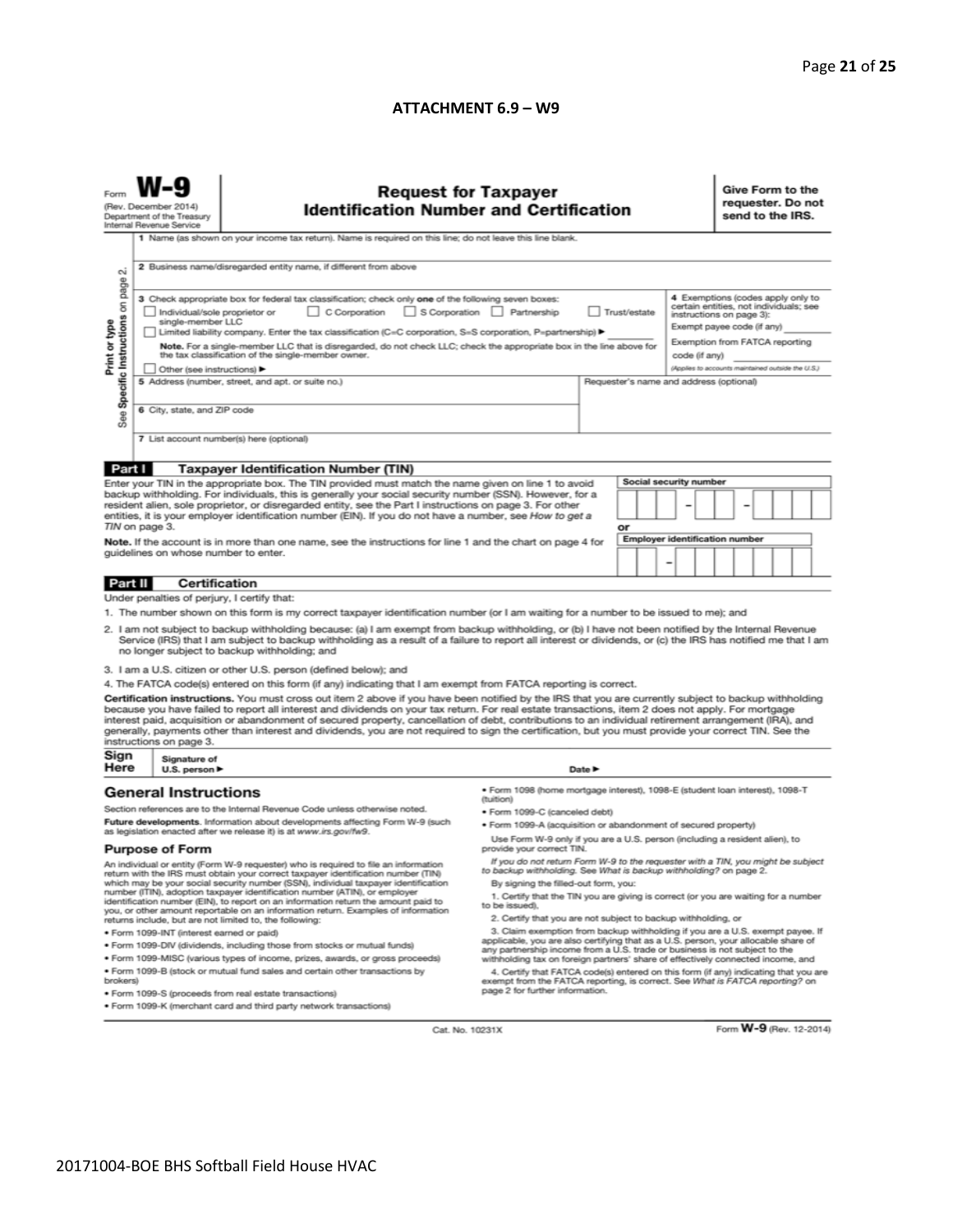#### **ATTACHMENT 6.10 – Standard Terms & Conditions SUMNER COUNTY BOARD OF EDUCATION (SCS)**

#### **1. PREPARATION AND SUBMISSION OF BID.**

- **a.** Failure to examine any drawings**,** specifications, or instructions will be at the bidder's risk.
- **b.** BID SUBMITTAL / SIGNATURE: Bid shall give the full name and business address of the bidder. If the bidder is a corporation, the name shall be stated as it is in the corporate charter. Bids must be signed in ink by the bidder's authorized agent. Unsigned bids will be rejected. Bids are to be sealed and the outside of the envelope is to reference the bid number. The person signing the bid must show his title, and if requested by the institution, must furnish satisfactory proof of his or her authority to bind his or her company in contract. Bidder understands that by submitting a bid with an authorized signature, it shall constitute an offer to the institution. Bids must be typewritten or in ink; otherwise they may not be considered. Purchase orders will be issued to the firm name appearing on the W9. Facsimile responses will not be considered.
- **c.** SCS is not responsible for any costs incurred by any vendor pursuant to the RFP. The vendor shall be responsible for all costs incurred in connection with the preparation and submission of its proposal.
- **d.** All bids that exceed \$25,000 must have the Company Name, License Number, Expiration Date thereof and License Classification of Contractor listed on the outside of the sealed envelope. As required by State of Tennessee Code Annotated 62-6-119.
- **e.** Bids are to be received in the location designated on the bid no later than the specified date and time. Late bids will NOT be opened or considered.
- **f.** No erasures permitted. Errors may be crossed out and corrections printed in ink or typewritten adjacent to error and must be initialed in ink by person signing bid.
- **g.** Specifications: Reference to available specifications shall be sufficient to make the terms of the specifications binding on the bidder. The use of the name of a manufacturer, or any special brand or make in describing an item does not restrict the bidder to that manufacturer or specific article, unless specifically stated. Comparable products of other manufacturers will be considered if proof of compatibility is contained in the bid. Bidders are required to notify SCSs RFQ Coordinator whenever specifications/procedures are not perceived to be fair and open. The articles on which the bids are submitted must be equal or superior to that specified. Informative and Descriptive Literature: The bidder must show brand or trade names of the articles bid, when applicable. It shall be the responsibility of the vendor, including vendors whose product is referenced, to furnish with the bid such specifications, catalog pages, brochures or other data as will provide an adequate basis for determining the quality and functional capabilities of the product offered. Failure to provide this data may be considered valid justification for rejection of bid.
- **h.** Samples: Samples of items when called for, must be furnished free of expense, and if not destroyed will, upon vendor's request within ten (10) days of bid opening, be returned at the bidder's expense. Each sample must be labeled with the bidder's name, manufacturer's brand name and number, bid number and item reference.
- **i.** Time of Performance: The number of calendar days in which delivery is to be made after receipt of order shall be stated in the bid and may be a factor in making an award, price notwithstanding. If no delivery time is stated in the bid, bidder agrees that delivery is to be made within two weeks (10 business days) of order.
- **j.** Transportation and delivery charges should be included in the price and be fully prepaid by the vendor to the destination specified in the bid. Bid prices shall include delivery of all items F.O.B. destination.
- **k.** New materials and supplies must be delivered unless otherwise specifically stated in the bid.
- **l.** Alternate/multiple bids will not be considered unless specifically called for in the bid.
- **m.** Only bids submitted on bid forms furnished by SCS will be considered.
- n. By signing this bid where indicated, the bidder agrees to strictly abide by all local, state and federal statutes and regulations. The bidder further certifies that this bid is made without collusion or fraud.
- **o.** Failure to Bid/Error in Bid. In case of error in the extension of prices in the bid, the unit price will govern. Late bids will NOT be opened or considered. Bidders are cautioned to verify their bids before submission, as amendments received after the bid deadline will not be considered. No bid shall be altered, amended or withdrawn after opening. After bid opening, a bidder may withdraw a bid only when there is obvious clerical error such as a misplaced decimal point, or when enforcement of the bid would impose unconscionable hardship due to an error in the bid resulting in a quotation substantially below the other bids received. Bid withdrawals will be considered by SCS only upon written request of the bidder.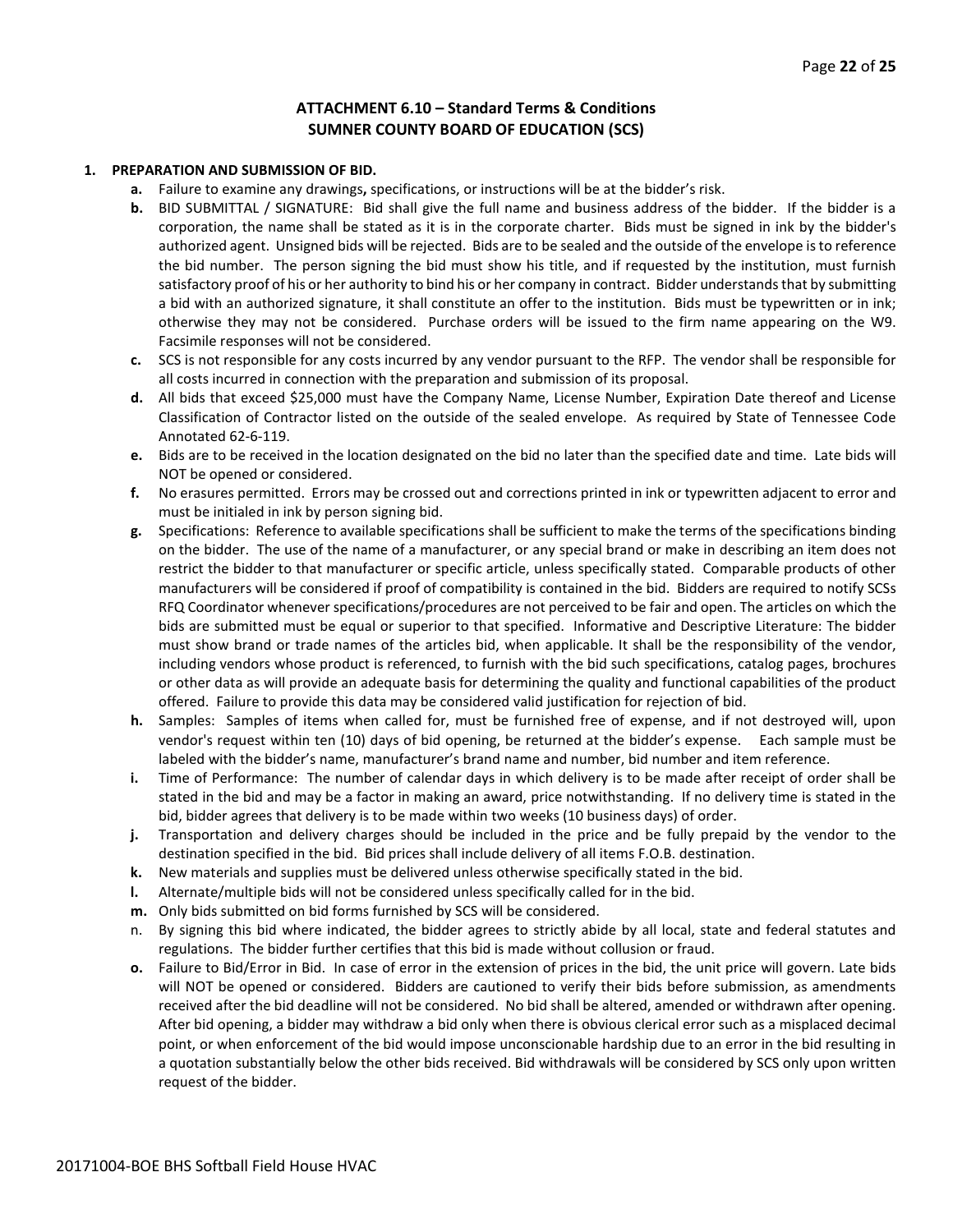- **2. OPEN RECORDS.** In order to comply with the provisions of the Tennessee Open Records Act, all bids will be publicly opened and are subject to public inspection after the award upon written request. Bidders may be present at bid opening. Summary information will be posted the SCS website, www.sumnerschools.org, under the Invitation to Bid link.
- **3. ACCEPTANCE AND AWARD.** SCS reserves the right to reject any and all bids and to waive any informality in bids and, unless otherwise specified by the bidder to accept any item in the bid. Action to reject all bids shall be taken for unreasonably high prices, errors in the bid documents, cessation of need, unavailability of funds, or any other reason approved by SCS.
	- a. Contracts and purchases will be made with the lowest, responsive, responsible, qualified bidder. The quality of the articles to be supplied, their conformity with the specifications, their suitability to the requirements of SCS, cash discount offered and the delivery terms will be taken into consideration.
	- b. Any deviation from these stated terms, specifications and conditions must be coordinated with and approved in writing by the Purchasing Supervisor.
	- c. Prices quoted on the response (if any) are to be considered firm and binding until the said equipment, supplies or services are in the possession of SCS.
	- d. SCS reserves the right to order more or less than the quantity listed in the bid.
	- e. If a bidder fails to state a time within which a bid must be accepted, it is understood and agreed that the Institution shall have ninety (90) days to accept.
	- f. In accordance with SCS policy, no purchase or contract is authorized or valid until the issuance of a SCS Purchase Order which shall be mailed or otherwise furnished to the successful bidder. No SCS employee is authorized to purchase equipment, supplies or services prior to the issuance of such a Purchase order.
	- g. The contract may not be assigned without written SCS consent.
	- h. If the appropriate space is marked on the bid, other Institutions (such as State, Local and/or Public Agencies) may purchase off the contract during the same period as SCS.
	- i. The awarded bidder will be required to post a performance and payment bond in the amount of 25% of the contract price if it exceeds \$100,000 as stated by State of Tennessee Code Annotated 12-4-201.
	- j. If the project cost is in excess of \$25,000 a performance bond must be secured by the requesting party in an amount equal to the market improvement value.
- **4. PAYMENTS.** Payment terms must be specified in the bid response, including any discounts for early payment. Partial payments will not be approved unless justification for such payment can be shown. Terms will be NET 30 days. Payment will not be made until the conditions and specifications of the RFP are inspected and approved as conforming by persons appointed by SCS.
- **5. DEFAULT OF SELECTED VENDOR.** In case of vendor default, SCS may procure the articles or services from other sources and hold the defaulting vendor responsible for any resulting cost. If a successful bidder violates any terms of their bid, the contract, school board policy or any law they may be disqualified from bidding for a period of two (2) years for minor violations or longer for major violations. Bids from disqualified bidders will not be accepted during the period of disqualification.
- **6. INSPECTION OF PURCHASES.** Articles received which are not equivalent will not be accepted and will be picked up by the vendor or returned to vendor, shipping charges collect. SCS shall have a reasonable period in which to inspect and accept or reject materials without liability. If necessity requires SCS to use nonconforming materials, an appropriate reduction in payment may be made.
- **7. TAXES.** SCS is tax exempt; do not include taxes in quotation. Vendors making improvements or additions to, or performing repair work on real property for SCS are liable for any applicable sales or use tax on tangible personal property used in connection with the contract or furnished to vendors by SCS for use under the contract.
- **8. NONDISCRIMINATION.** SCS is an equal opportunity employer. SCS and bidder agree to comply with Titles VI and VII of the Civil Rights Act of 1964, Title IX of the Education Amendments of 1972, Section 504 of the Rehabilitation Act of 1973, Executive Order 11,246, the Americans with Disabilities Act of 1990 and the related regulations to each. Each party assures that it will not discriminate against any individual or business because of race, religion, creed, color, sex, age, disability, veteran status or national origin. In the event that any claims should arise with regards to violations of any such local, state or federal law, statues, rule or regulations, the vendor will indemnify and hold SCS harmless for any damages, including court costs or attorney fees, which might be incurred.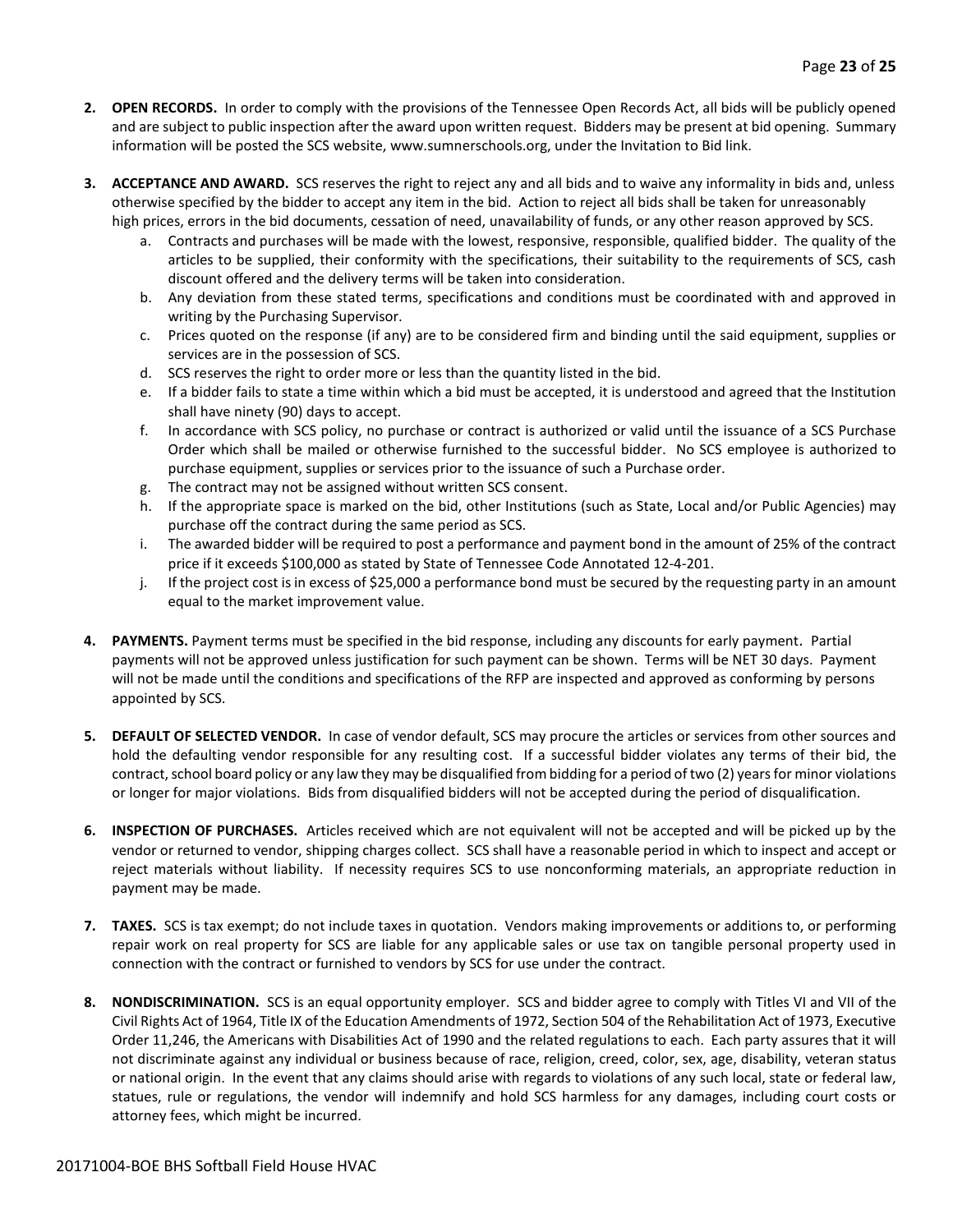- **9. PROHIBITIONS/NO VENDOR CONTRACT FORM/TENNESSEE LAW.** Acceptance of gifts from vendors is prohibited. TCA §12- 3-106. The contract documents for purchase under this bid request shall consist of the successful bidder's bid and SCSs purchase order. **The bidder may request exceptions to terms and conditions and/or request SCS to accept other terms and conditions by means of subsequent documents such as invoices, warranty agreements, license agreements, etc. All subsequent document shall be open to revision for impermissible language. SCS reserves the right to render the bid unresponsive and subject the bid to rejection if successful terms cannot be negotiated. The contract shall be governed by Tennessee law.**
- **10. PROHIBITION ON HIRING ILLEGAL IMMIGRANTS.** Tennessee Public Chapter No. 878 of 2006, TCA 12-4-124, requires that Contractor attest in writing that Contractor will not knowingly utilize the services of illegal immigrants in the performance of this Contract and will not knowingly utilize the services of any subcontractor, if permitted under this Contract, who will utilize the services of illegal immigrants in the performance of this Contract. The attestation shall be made on the form, Attestation re Personnel Used in Contract Performance ("the Attestation"), which is attached and hereby incorporated by this reference.
- **11. SALES AND USE TAX.** Before the Purchase Order/Contract resulting from this RFQ is signed, the apparent successful bidder must be registered with the Department of Revenue for the collection of Tennessee sales and use tax.
- **12. ASSIGNMENT.** Neither the vendor nor SCS may assign this agreement without prior written consent of the other party.
- **13. LIABILITIES.** The vendor shall indemnify SCS against liability for any suits, actions or claims of any character arising from or relating to the performance under this agreement by the vendor or its subcontractors. SCS has no obligation for the payment of any judgement or the settlement of any claim made against the vendor or its subcontractors as a result of obligations under this contract.
- **14. APPLICABLE LAW.** Any contract shall be interpreted under the laws and statutes of the State of Tennessee. SCS does not enter into contracts which provide for mediation or arbitration. Any action arising from any contract made from this RFP shall be brought in the state courts in Sumner County, TN or in the United States Federal District Court for the Middle District of Tennessee.

Additionally, it is a violation of state statutes to purchase materials, supplies, services or any other item from a vendor that is a commissioner, official, employee or board member that has any financial or beneficial interest in such transaction.

- **15. FUNDS**. The Proposer understands and accepts the non-appropriation of funds provision of SCS.
- **16. DATA PRIVACY AND SECURITY**. Personal Information (PI) includes but is not limited to that information protected by HIPAA, the HITECH Act, FERPA, or Gramm-Leach-Bliley) or such information which would allow a third party to gain access to the personal, medical or financial records of any of any party. Vendor represents and warrants that its collection, access, use, storage, disposal and disclosure of PI complies with all applicable federal and state privacy and data protection laws. Vendor represents and warrants that Vendor will maintain compliance with the SSAE 16 standard, and shall undertake any audits and risk assessments Vendor deems necessary to maintain compliance with SSAE16. If PI provided by SCS to Vendor is subject to FERPA. Vendor agrees that in its handling of FERPA data it will perform as a school official as that term is defined by FERPA regulations. Vendor acknowledges that its improper disclosure or re-disclosure of PI covered by FERPA may, under certain circumstances, result in Vendor's exclusion from eligibility to contract with SCS for at least five (5) years. Vendor shall provide SCS with the name and contact information for an employee of Vendor who shall serve as SCS's primary security contact and shall be available to assist Customer twenty-four (24) hours per day, seven (7) days per week as a contact in resolving obligations associated with any security incident in which it is reasonably suspected that there has been a breach of information security. Vendor shall immediately mitigate or resolve any Security Incident, at Vendor's expense and in accordance with applicable privacy rights, laws, regulations and standards. Vendor shall reimburse SCS for actual costs incurred by SCS in responding to, and mitigating damages caused by, any Security Incident, including all costs of notice and/or remediation incurred under applicable law as a result of the Security Incident.